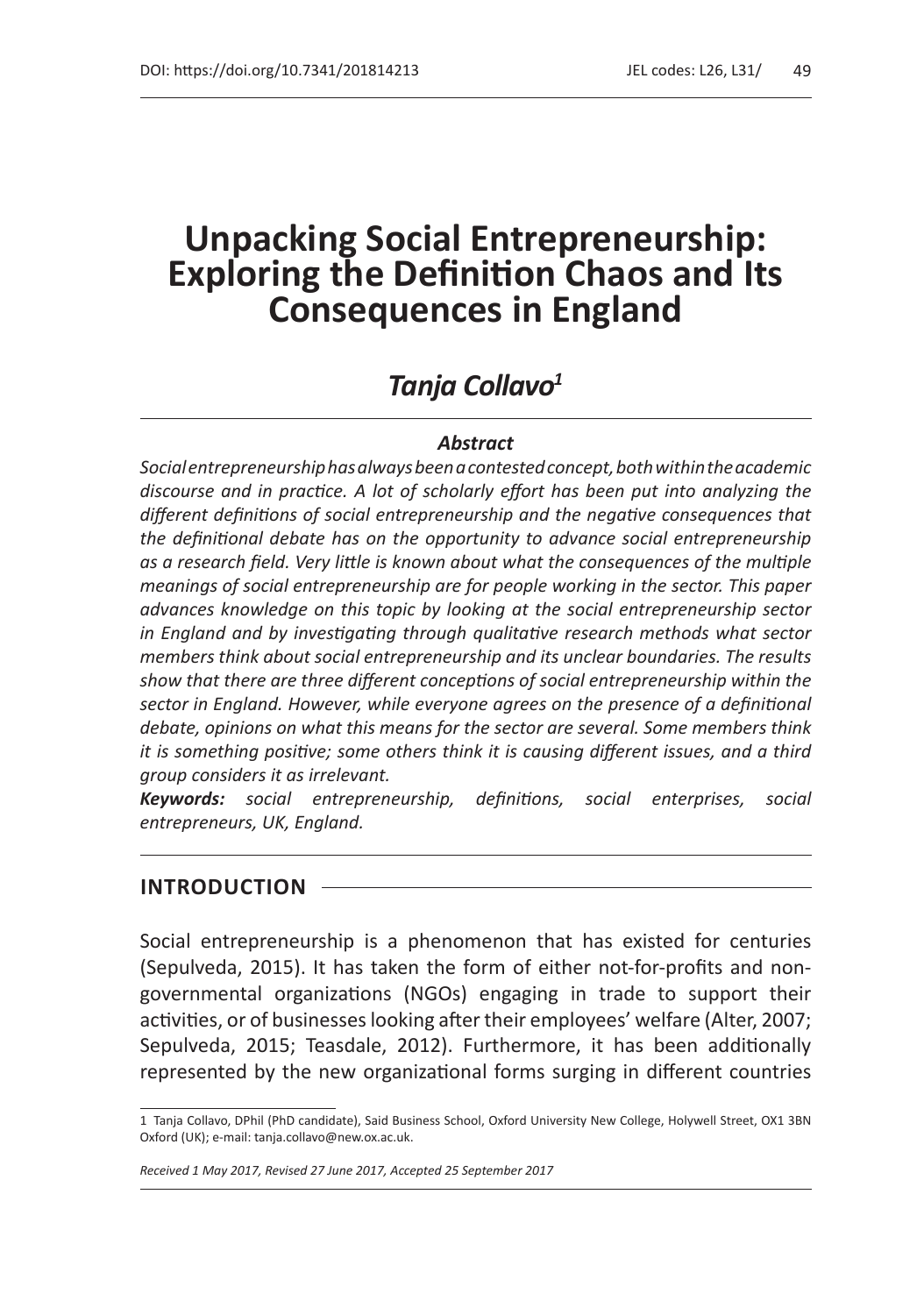in the '70s, such as cooperatives and micro-credit institutions (Alter, 2007; Grenier, 2009). Nonetheless, the term "social entrepreneurship" has been in use only for the last 20-25 years, generated by think-tanks, foundations and politicians prevalently based in the U.S. and in the UK (Bacq & Janssen, 2011; Grenier, 2008; Teasdale, 2012).

Ever since, many articles have been published discussing both the shortcomings of the lack of scholars' agreement on the meaning of social entrepreneurship and the schools of thought that created this situation (Alter, 2007; Bacq & Janssen, 2011; Choi & Majumdar, 2013; Dacin, Dacin & Matear, 2010; Defourny & Nyssens, 2010; Hoogendoorn, Pennings & Thurik, 2010; Perrini, 2006). The lack of agreement around a definition of social entrepreneurship is not only academic but also practice-driven (Grenier, 2008; Martin & Osberg, 2007; Nicholls, 2010; Teasdale, 2012). So, why are there so many different definitions of social entrepreneurship in the world of practice? What are the practical consequences, if any, of the presence of multiple conceptions of social entrepreneurship? For the purpose of this paper, social entrepreneurship will be defined as any action combining the pursuit of social impact with entrepreneurial techniques or business models (Austin, Stevenson & Wei-Skillern, 2006; Bacq & Janssen, 2011; Corner & Ho, 2010).

While the existing literature has already developed many explanations for the pre-paradigmatic state of the sector (Lehner & Kansikas, 2013; Nicholls, 2010), its focus has prevalently been conceptual rather than empirical (Dacin et al., 2010). Consequently, the scholarly focus has concentrated on the institutional causes of the definitional confusion rather than on the organizational ones. Moreover, very few authors have looked at what the consequences of this situation are for social entrepreneurs, social enterprises, social investors or policy makers. This has generated an important knowledge gap to be addressed. Indeed, it is possible to assume that the lack of a definition does have an impact, at least on the search for talent, on policy making (Peredo & McLean, 2006) and on organizational strategies and tactics (Dey & Teasdale, 2016).

This paper addresses this gap by using as a setting the social entrepreneurship sector in England. This is considered as one of the most advanced in the world (Villeneuve-Smith, Temple, Brown, Gregory, & BMG Research, 2015) and — being subject to influences from the US., the European Union and its own public and private players — it displays a wide variety of conceptions of social entrepreneurship (Huckfield, 2014; Sepulveda, 2015). Therefore, it represents a good setting to explore the long-term consequences on multiple stakeholders of the presence of different definitions of social entrepreneurship, social entrepreneurs and social enterprises.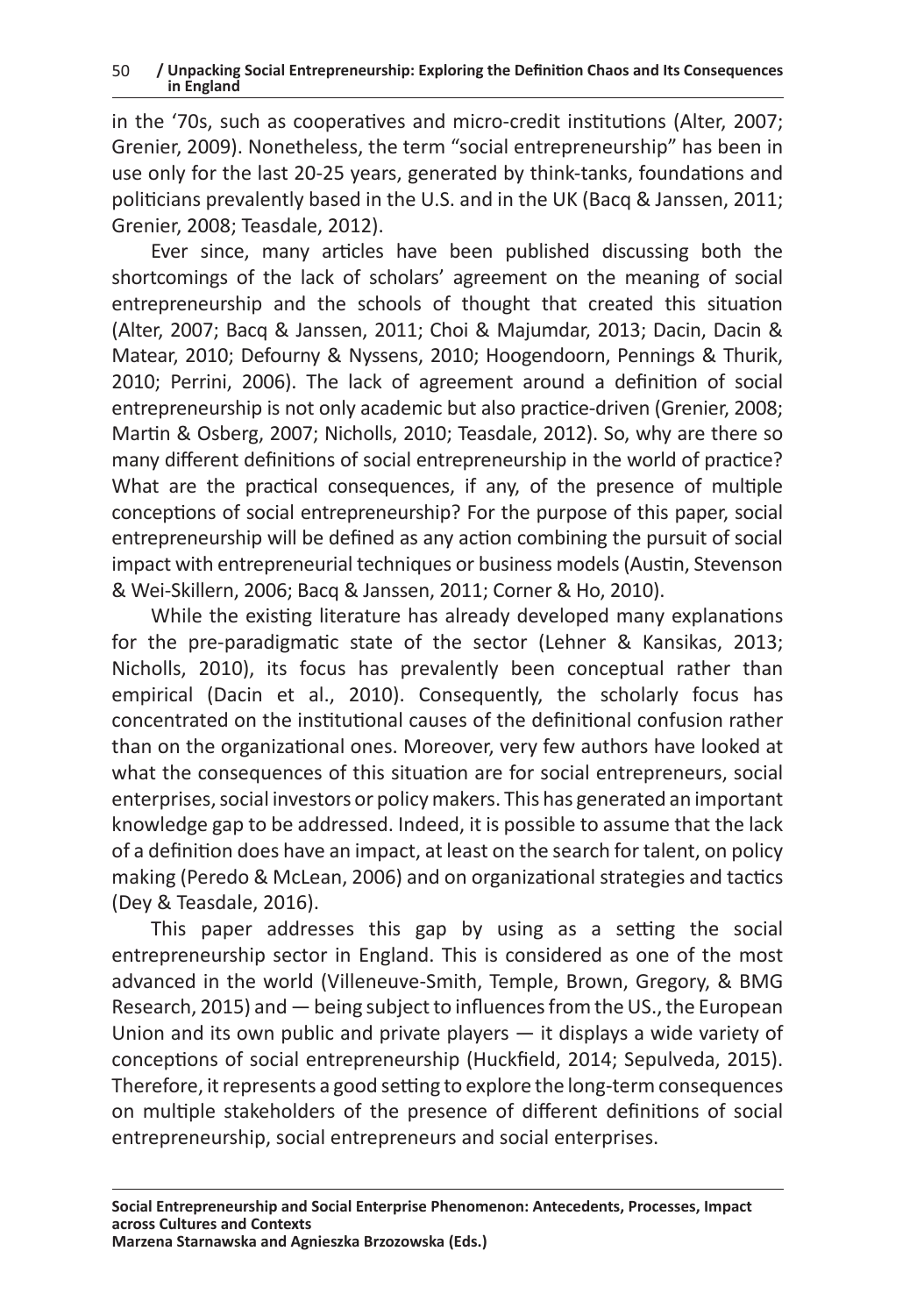The paper is organized as follows. Firstly, it outlines the existing descriptions of social entrepreneurship present in academic papers and their consequences on the advancement of scholarship on the topic as well as on the sector. The next section describes why England was chosen as the setting and how data was gathered from the multiple stakeholders present in the sector. Finally, the paper presents the definitions of social entrepreneurship traced in England and the impact that their multiplicity has on the development of the sector and on its various stakeholders.

# **LITERATURE REVIEW**

# **The multiple definitions of social entrepreneurship**

Social entrepreneurship is intrinsically a difficult phenomenon to pin down and describe. Its very nature calls for a combination of institutional logic and activities typical of both the public and business sectors (Lehner & Kansikas, 2013). As a consequence of such hybridity, it is a concept usually context-related and expressed through very different organizational forms and practices (Huybrechts & Nicholls, 2012; Kerlin, 2013).

Social entrepreneurs and enterprises operate in a broad range of sectors: from arts and culture to banking, from real estate development to agriculture (Alter, 2007; EKOS, 2014). Furthermore, their hybrid nature can manifest itself as: the solution of challenging problems through innovation; the creation of employment opportunities and/or of skills development for marginalized or disadvantaged people and communities; the creation of businesses and trading activities that generate social impact (Achleitner, Spiess-Knafl, Lutz & Mayer, 2012; Garrow & Hasenfeld, 2014; Martin & Osberg, 2007; Vasi, 2009). This variety makes it difficult to circumscribe the phenomenon, since this may cause the exclusion of essential projects and innovative solutions.

Austin et al. (2006) divided social entrepreneurship definitions between narrow and broad. Narrow definitions limit social entrepreneurship to the application of business activities and skills to organizations active in the third-sector. Broader definitions include within the social entrepreneurship umbrella the whole spectrum of activities from businesses' CSR practices to innovation and entrepreneurialism in NGOs and charities. Looking at what was happening in-between such a wide spectrum, Dacin et al. (2010) identified 37 different definitions of social enterprises and social entrepreneurs, based on multiple dimensions such as innovativeness, creation of social change, embeddedness in a specific community, adoption of virtuous entrepreneurial behaviors, diffused ownership and financial sustainability. The only common trait among these definitions appeared to be the description of social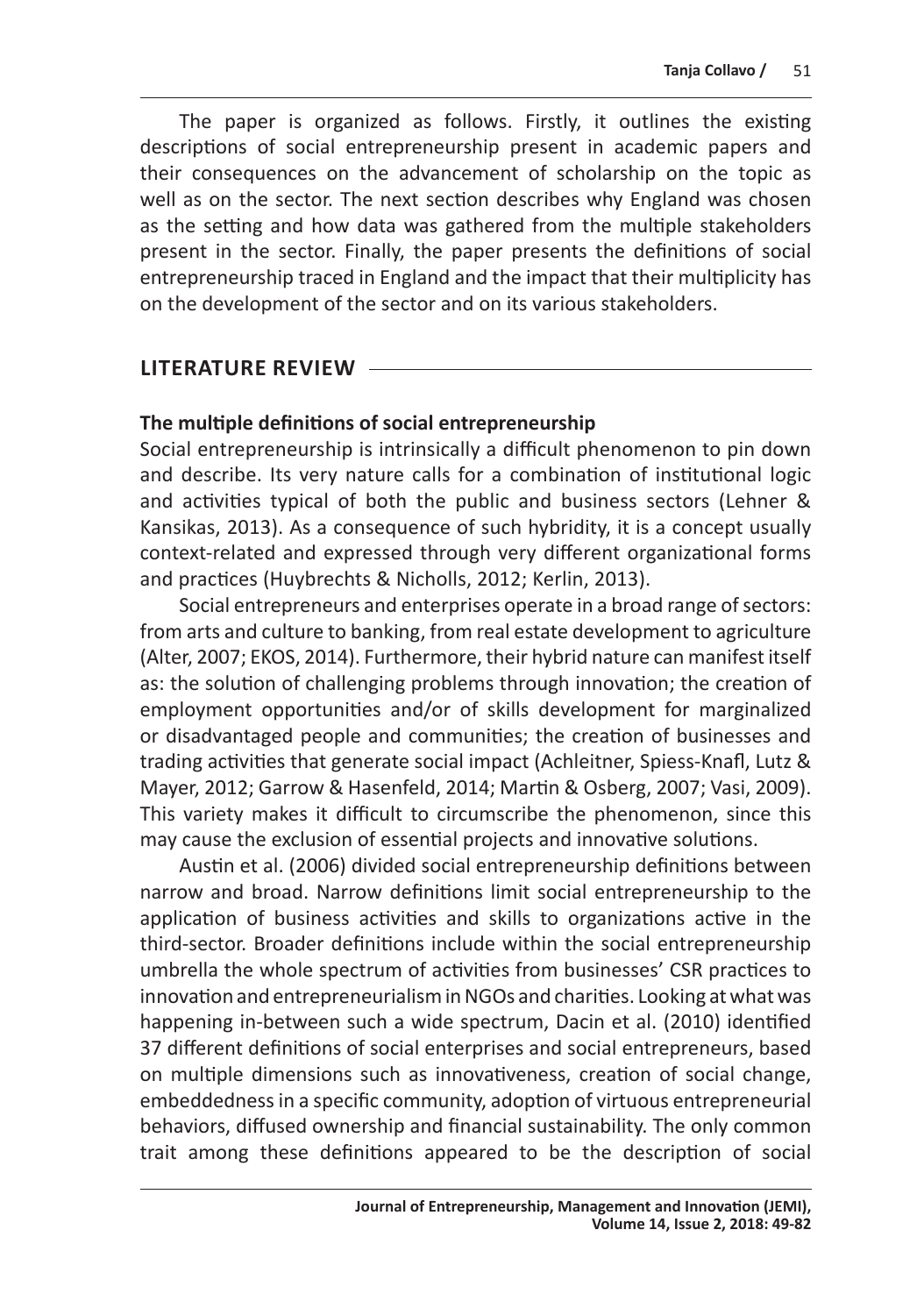entrepreneurs and enterprises as mobilizers of resources, primarily for the creation of a positive social and/or environmental impact (Dacin et al., 2010; Huybrechts & Nicholls, 2012) and the association of social entrepreneurship with optimism, social change and the creation of a fair and sustainable society (Dey & Steyaert, 2010).

# **Origins of the definitional debate**

The multiplicity of conceptions of social entrepreneurship can be traced back to the different theories on what problems it tries to solve (Bacq & Janssen, 2011; Huybrechts & Nicholls, 2012). For example, according to some foundations and network organizations such as Ashoka, the remit of social entrepreneurship is to firstly change the citizen sector by making it more efficient and entrepreneurial and then to change the entire society by tackling unjust equilibria (Ashoka UK, 2015; Drayton, 2006; Sen, 2007). For the European Union, instead, social enterprises should be a mechanism to foster citizens' democratic participation in the management of businesses, to revitalize the economy of poorer countries and to improve the employability of marginalized people (Bacq & Janssen, 2011; Borzaga & Defourny, 2001; Defourny & Nyssens, 2010). Different theories of change inevitably lead to different roles attributed to social entrepreneurs and enterprises and, thus, to a stronger or weaker focus on some of their characteristics.

Such a diversity of conceptions is also reinforced by the different cultures, phases of economic development and social contexts of the countries where social entrepreneurship exists as a sector (Kerlin, 2013). Countries, whose first experience with social entrepreneurship was connected with the cooperative movement, prevalently see social entrepreneurship as connected to the shared ownership of economic activities. On the contrary, countries with an individualistic and entrepreneurial culture often gave rise to definitions of the phenomenon based on its disruptiveness (Defourny & Nyssens, 2010; Kerlin, 2013) or on the need of no-profits to become financially sustainable through trade (Kerlin, 2013; Sepulveda, 2015). Within each geographical context, the definitional debate is usually also further complicated by the presence of several public and private organizations and sometimes even of the government (Kerlin, 2013; Sepulveda, 2015) interested in the sector. In several cases, indeed, organizations operating in the same setting have very different views of social entrepreneurship and on which part of the sector should be given the most attention (Dacin et al., 2010; Huybrechts & Nicholls, 2012; Nicholls, 2010; Peredo & McLean, 2006).

Finally, the definitional debate has been constantly revitalized in the last 15-20 years by scholars' interest in it. Several authors have discussed the presence of two, three or sometimes even four schools of thought around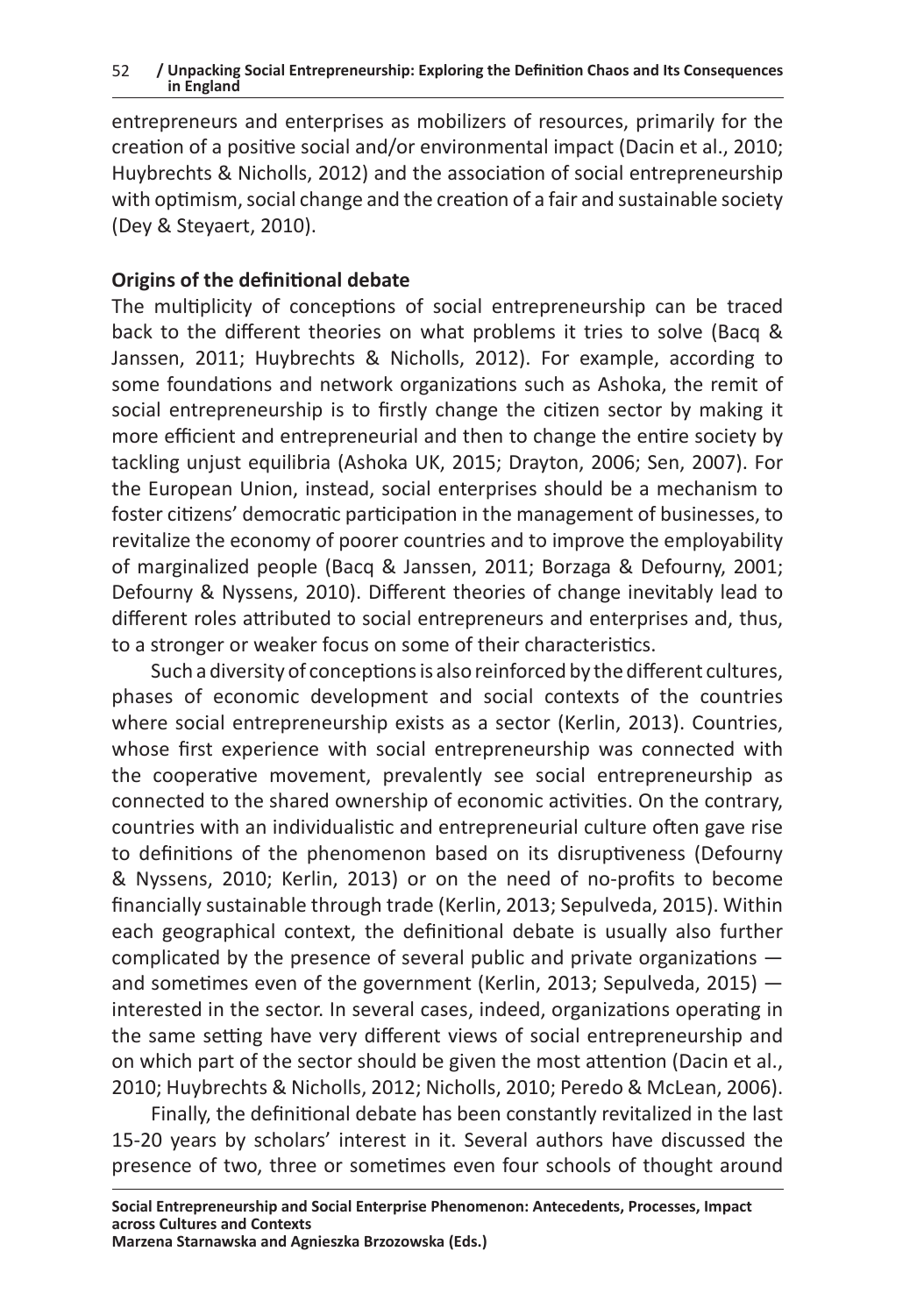social entrepreneurship (Dees & Anderson, 2006; Defourny & Nyssens, 2010; Hoogendoorn et al., 2010; Mair & Martí, 2006; Peredo & McLean, 2006), with the majority agreeing on a "three schools" split. The first school of thought looks at social entrepreneurship as the undertaking of revenue-generating activities from the side of no-profit organizations or as management strategies to create social value. The second school of thought interprets social entrepreneurship in a Schumpeterian tradition, highlighting its innovative side in the pursuit of poverty alleviation and social equality. Finally, the third school of thought investigates social entrepreneurship as the activity of organizations aiming to benefit their own community (Defourny & Nyssens, 2010; Mair & Martí, 2006). Most of the studies produced by the different schools have either employed anecdotal evidence or were conceptual. This favored the creation of multiple definitions based on the specific organization or individual analyzed or on the theory developed (Dacin et al., 2010; Hill, Kothari & Shea, 2010; Peredo & McLean, 2006).

# **Consequences of the definitional debate**

Whether created by scholars or practitioners, the multiplicity of conceptions around social entrepreneurship generates tensions and debates on the appropriateness of the existing organizational forms and practices, the location of sector boundaries and the best role for the sector in the wider economic environment (Bacq & Janssen, 2011). These tensions, in turn, create multiple accepted practices within the sector in three core dimensions - leadership, structure and business model.

With regard to leadership, there are two possible conceptions of social entrepreneurship: one based on concentrated leadership and one based on diffused leadership. Concentrated leadership focuses on the figure of the social entrepreneur, described as an inspiring lone hero, who comes up with novel solutions and relentlessly pursues them (Martin & Osberg, 2007). Alternatively, it can be applied to organizations pursuing a social object through a traditional corporate or shares-based structure. Diffused leadership is instead the characteristic trait of social enterprises that either have distributed ownership or are seen as part of a community network that, as a whole, achieves social change (Bacq & Janssen, 2011; Defourny & Nyssens, 2010).

As far as the legal structure is concerned, the potential forms of social entrepreneurship are several. In some countries, such as the US. or the UK, a specific legal structure exists for the incorporation of those organizations that see themselves as social enterprises (Huybrechts & Nicholls, 2012). However, this form is not exclusive (i.e., social enterprises can incorporate through different legal forms – from charities to companies limited by shares)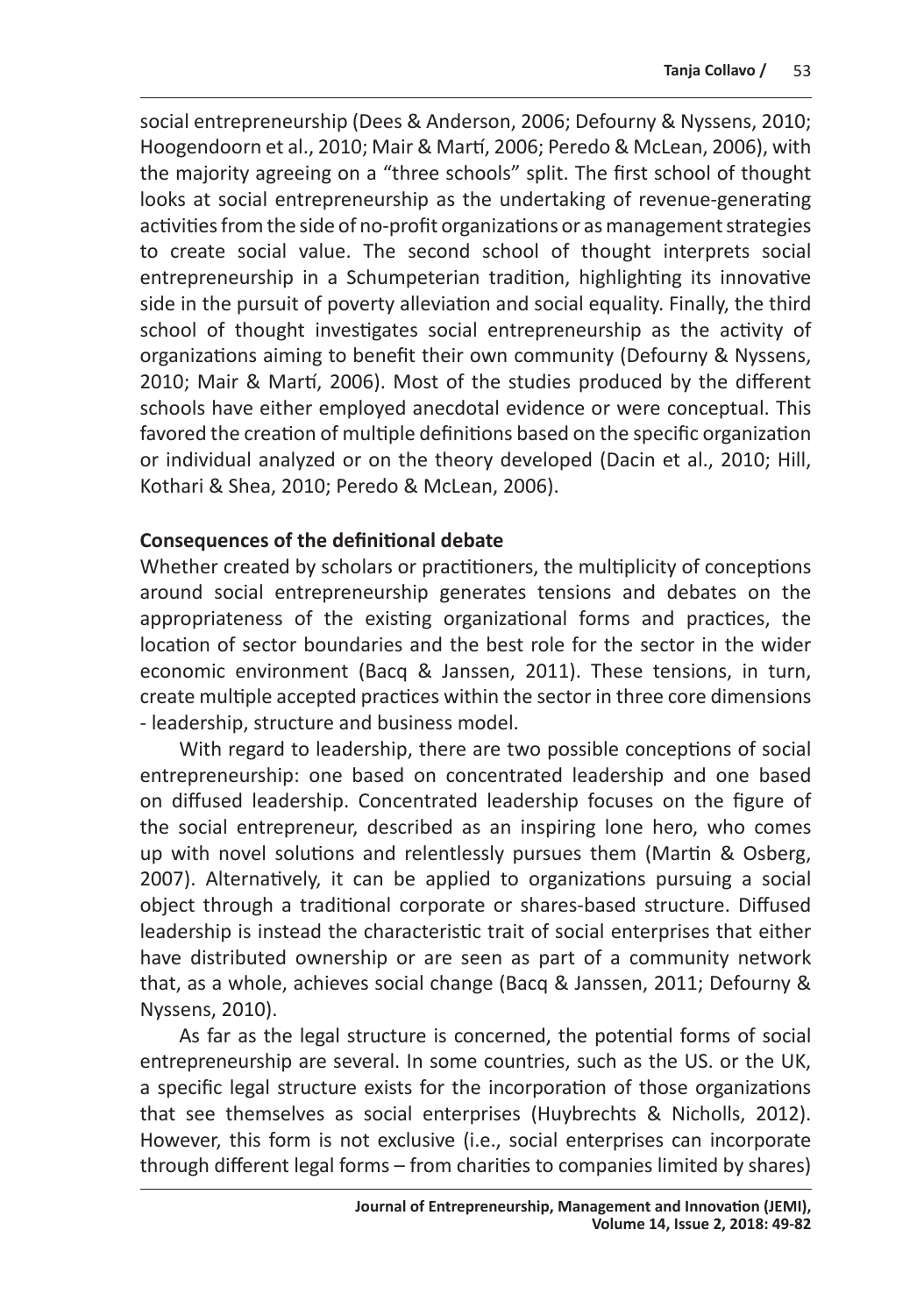and, in reality, it is usually adopted by a very small percentage of organizations (Haigh, Walker, Bacq & Kickul, 2015). In other countries, such as France, Italy, Germany or Spain, the cooperative form appears to be the privileged one for the signaling of a social enterprise status (Defourny & Nyssens, 2010). In general, in most countries, a social entrepreneurial organization can legally take any form, (Bacq & Janssen, 2011). Its identification and differentiation from more traditional organizations, therefore, relies on other vehicles such as marketing, campaigning or badges. Furthermore, many options exist for social entrepreneurial ventures even with regard to organizational structure. Indeed, the co-existence of its business-related and social-related activities can happen through integration (when the two produce one another), partial overlap, or complementarity (when business activities generate revenues that sustain the unrelated social-oriented activities) (Alter, 2007; Fowler, 2000).

Finally, with regard to the business model, social entrepreneurial activity is usually placed on a spectrum going from purely nonprofits, engaging in innovative or revenue-generating activities to businesses producing social or environmental impact as a part of their core operations (Alter, 2007). At the one extreme of the spectrum, there are some of the social entrepreneurs supported by organizations such as Ashoka, the Skoll Foundation or the Schwab Foundation, starting innovative no-profits to achieve social change, and no-profits engaging in revenue-generating activities (e.g., Oxfam). On the other side of the spectrum, there are social enterprises like Belu Water or Divine Chocolate, which are businesses whose aim is to be profitable and financially sustainable, but which are also characterized by shared ownership and/or an entrenched social mission driving all their activities. In-between these typologies there are multiple hybrid forms of organizing, blending their social and business sides in very different ways.

In summary, the definitional debate around social entrepreneurship has its origins in both the academic field and in the practices of organizations describing themselves as members of the social entrepreneurship sector. The analysis of its consequences has thus far focused on its impact on scholarly knowledge of the sector (Alter, 2007; Bacq & Janssen, 2011; Choi & Majumdar, 2013; Dacin et al., 2010; Defourny & Nyssens, 2010) and on the choices available for social entrepreneurs and enterprises on leadership, legal structure, organizational structure and social impact/business model. Considerations on what the definitional debate means for the building of the social entrepreneurship sector appear to be missing (Hoogendoorn et al., 2010). Addressing this gap calls for examining the reactions of multiple stakeholders to the definitional debate and an analysis of how the latter affects the delivery of the support that social entrepreneurs and enterprises need to thrive. This paper will do so by focusing on a specific sector created around social entrepreneurship and by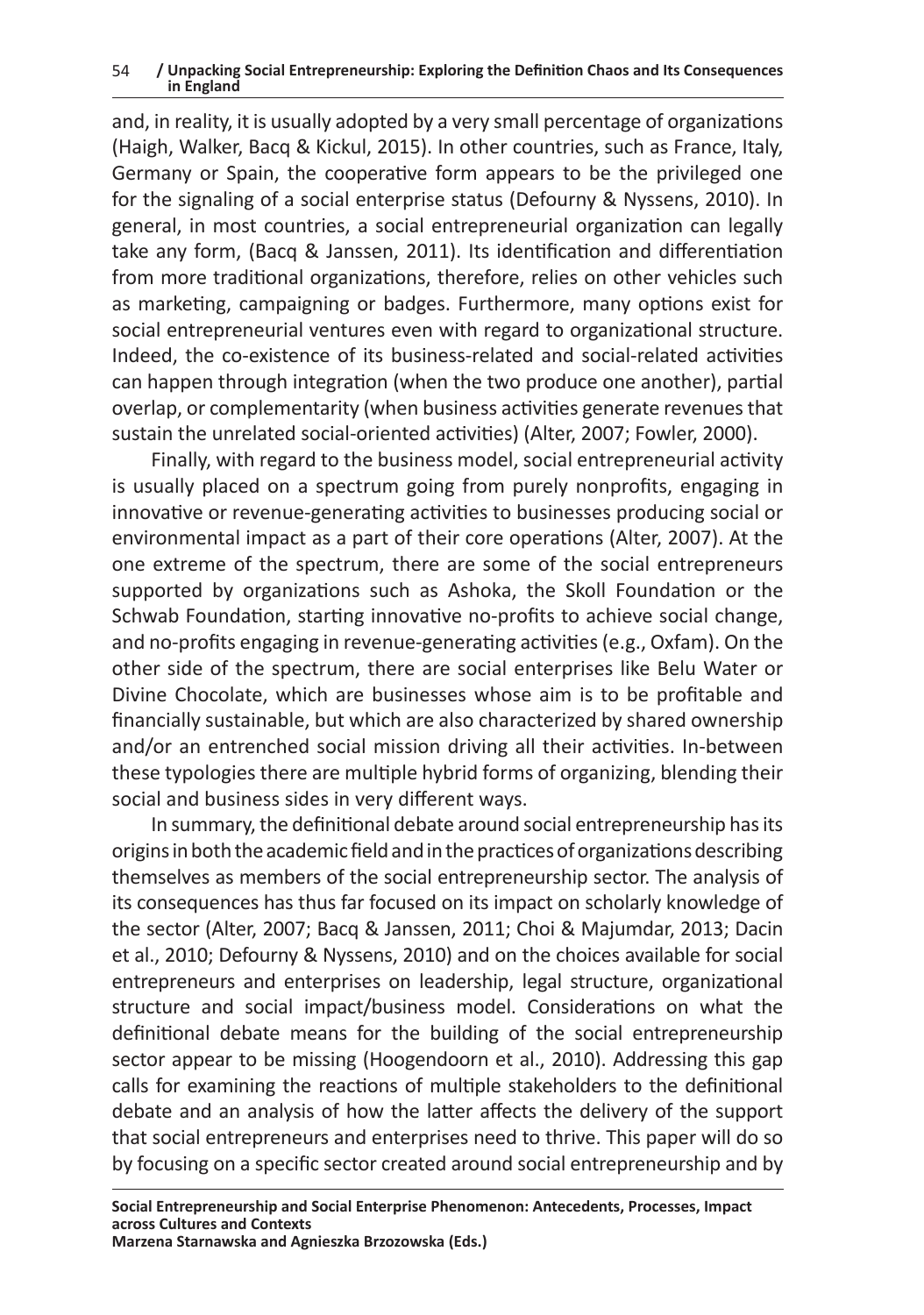presenting evidence concerning the impact of the definitional debate on the practices and players present in it.

# **RESEARCH METHODS**

A case study design was chosen for this project because it creates the possibility to look at the object of inquiry from the perspectives of multiple actors operating within the same setting and to have an in-depth understanding of how their activities and views are formed (Huberman & Miles, 2002). The UK was initially chosen as an ideal research setting because, despite having one of the most advanced social entrepreneurship sectors in the world (Defourny & Nyssens, 2010; Hoogendoorn et al., 2010; Nicholls, 2010; Teasdale, 2012), it is still characterised by a lively debate about the meaning of social entrepreneurship. However, after a first preliminary study, it became apparent that the social entrepreneurship sector was extremely variable and at different stages of development in England, Scotland, Wales and Northern Ireland (Hazenberg, Bajwa-Patel, Roy, Mazzei & Baglioni, 2016; interviewees of this study; 2015). Each nation has different organizations influencing the sector and operating in it, is subject to different political priorities, and attributes to social entrepreneurship a different meaning (Hazenberg et al., 2016). Furthermore, according to some interviewees and people contacted for the study, while the social entrepreneurship sector has constantly grown in both England and Scotland, it is still in a relatively emerging phase in Wales and Northern Ireland.

Ultimately, England was preferred over Scotland as a case study due to several reasons. First of all, there is more research, and there are more publications – both academic and non-academic - about England than about Scotland. This was expected to facilitate data collection and an in-depth understanding of all the actors and influences at play. Secondly, England's social entrepreneurship sector is extremely inclusive and comprises of members from all the traditional sectors (businesses, government and charities), together with many organizations created on purpose to support its development (e.g., social entrepreneurship-related intermediaries and social investors) (Grenier, 2008; UK government, 2015). This ensures the presence of many institutional players pursuing different goals with regard to the sector's role and conception. Thirdly, thanks to being the seat of the UK government, England is the nation where most government efforts have been put into developing the social entrepreneurship sector (Alcock, 2010; Sepulveda, 2015; Teasdale, 2012). Moreover, it is the country where both American and European conceptions of this phenomenon managed to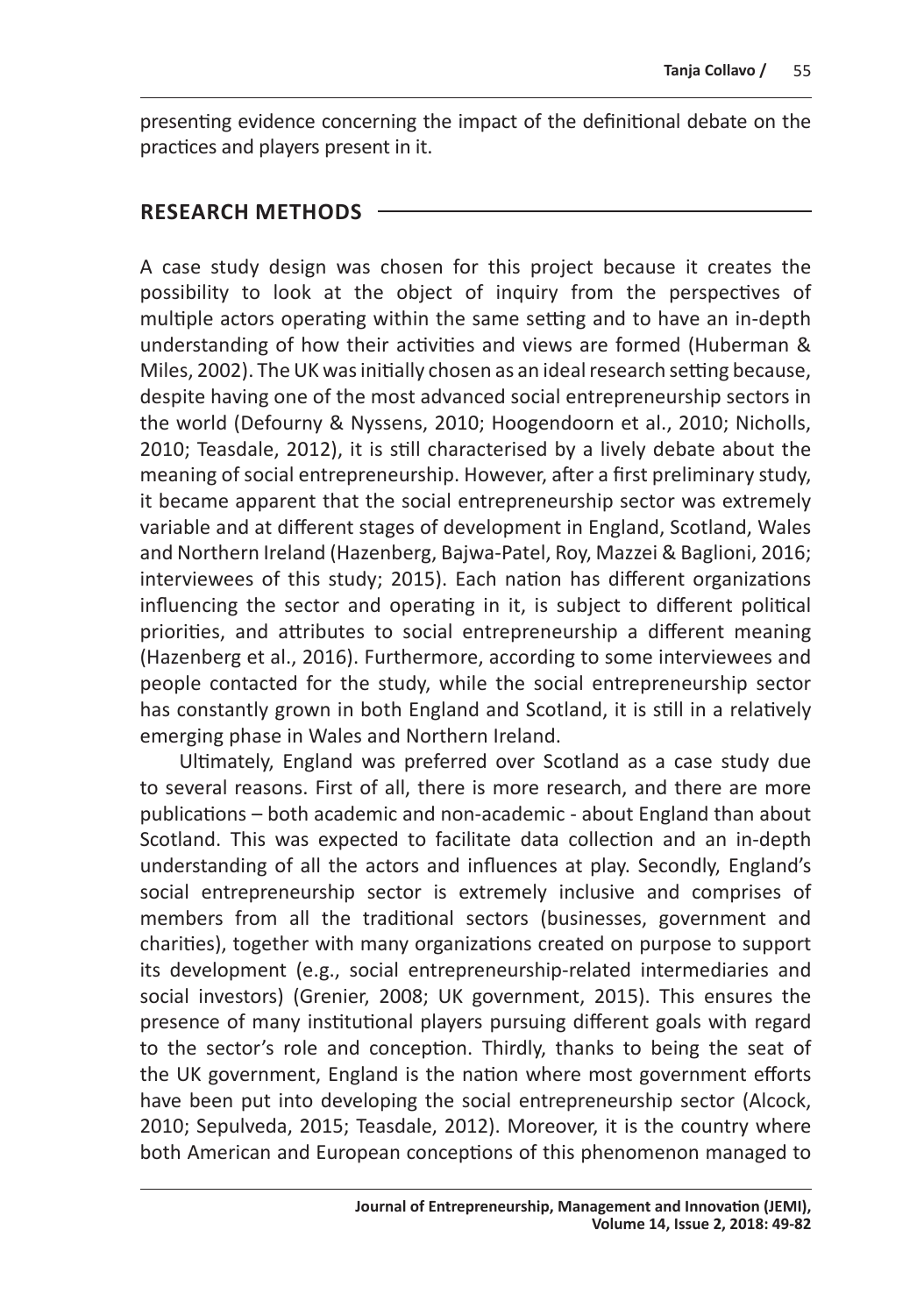penetrate, probably thanks to its cultural proximity to both (Sepulveda, 2015; Teasdale, 2012), to the presence of international organizations in London (Grenier, 2008) and to some of its universities operating as international conduits of ideas (Benjamin, 2004; Teasdale, 2012; Young, 2004). These characteristics were expected to make England a good "micro-area" to study the confusion around the meaning of social entrepreneurship that is experienced at the global level.

# **Data collection and analysis**

With the setting established, data collection proceeded in two different phases. In the first one, data was gathered and employed to analyze the development of the social entrepreneurship sector in England, from its appearance (the late 1990s) to 2016. In this phase, archival data was the primary source of information and it consisted of newspaper and magazine articles published in the period 1995-2016, academic papers discussing social entrepreneurship in England and relevant reports produced by the government and national think-tanks. For example, articles were retrieved from social-entrepreneurship-related outlets, such as Third Sector (2000- 2016) or Regeneration and Renewal (2000-2016), national and international media (e.g., The Guardian, The Economist, and The Times), local newspapers or academia-related magazines such as the Stanford Social Innovation Review. The different types of archives were gathered using searches on databases such as Factiva, Nexis UK, Business Source Complete and Google Scholar, using as key-words "social entrepreneur," "social entrepreneurship" and "social enterprise" and restricting the search to documents published in England or discussing England in the period 1995-2016. Additionally, reports and academic papers were retrieved starting from their reference in existing work, either academic or non-academic, or following the suggestions of sector experts that were contacted for this purpose.

This data was analyzed according to a historical method (Barley & Tolbert, 1997; Zietsma & Lawrence, 2010), aimed at recreating the state of social entrepreneurship in England at different points in time. Data were grouped according to its publication date and then commonalities and discrepancies were searched for among documents belonging or referring to events in the same time period. Such an analysis led to an in-depth understanding of the historical causes of the current definitional debate and of the overall context in which it arose.

In the second phase, the archival data used to analyze the historical development of social entrepreneurship was complemented with additional archives and 69 interviews with different stakeholders present in the sector. Archival data added for this phase was identified again with the help of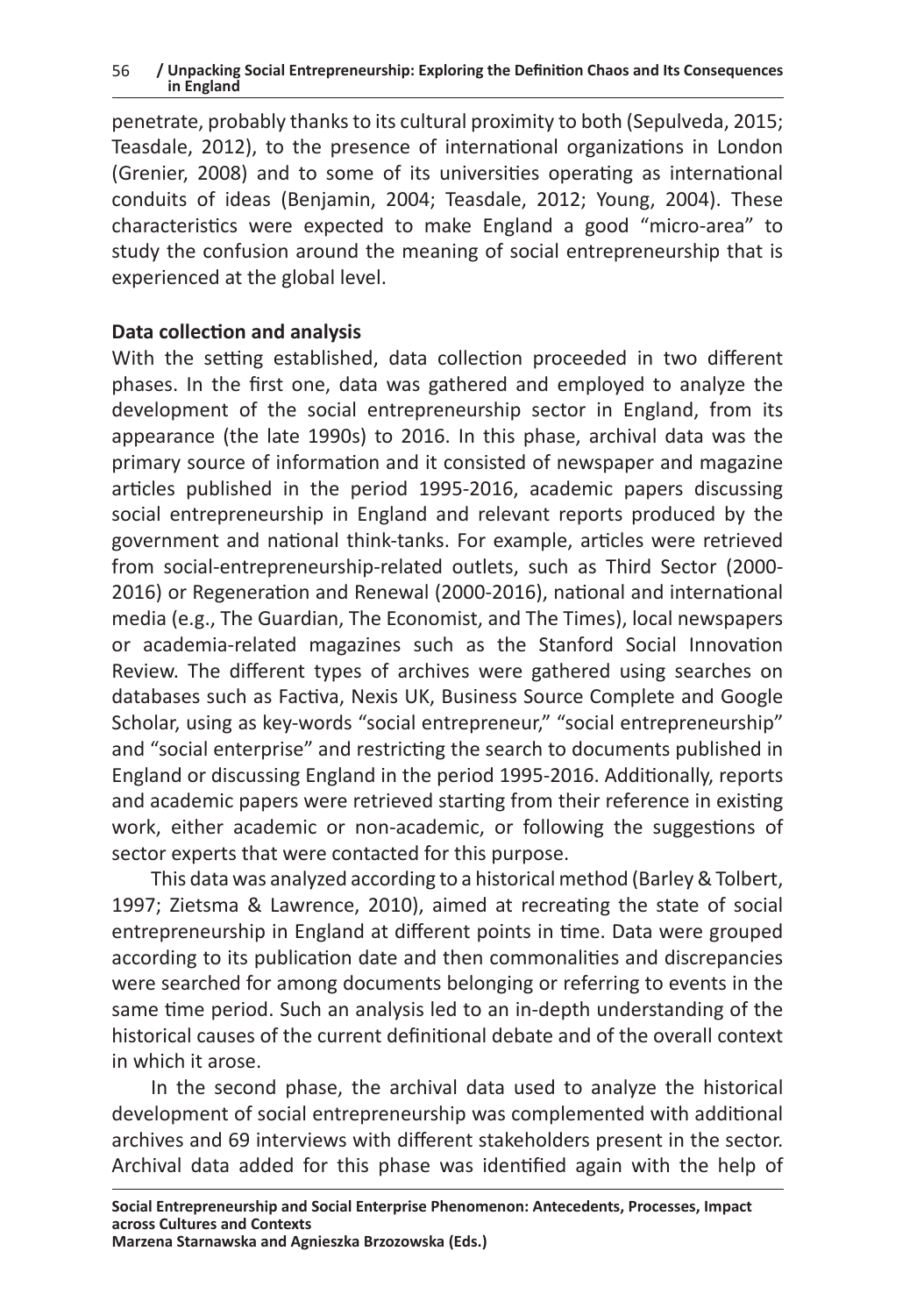databases and references, using as key-words the names of influential organizations, which affected the definitional debate throughout time. Among the new documentation retrieved were organizational websites, books, reports and guides on social entrepreneurship produced by sector intermediaries, newspaper articles and academic papers discussing organizations active in England in the social entrepreneurship space, videos and blogs posted online by members and experts of the sector (see Table 1).

| <b>Purpose</b>       | <b>Type of source</b>                         | No.  |
|----------------------|-----------------------------------------------|------|
| History/Phase 1      | Academic papers                               | 22   |
|                      | Government and think tank projects            | 12   |
|                      | Newspapers' and magazines' articles           | 256  |
| Definitions and      | Academic papers                               | 33   |
| definitional debate/ | <b>Books</b>                                  | 25   |
| Phase 2              | Events videos or video summaries              | 41   |
|                      | Newspapers' and magazines articles            | 293  |
|                      | Sector experts blogs                          | 392  |
|                      | Reports and guides on social entrepreneurship | 138  |
|                      | produced in England                           |      |
| Total                |                                               | 1212 |

| Table 1. Archival data breakdown |
|----------------------------------|
|----------------------------------|

The interviews that were conducted, in conjunction with the collection of archival data, were semi-structured and used both to triangulate the information coming from archives and to explore in-depth the four main topics. Questions asked for these purposes revolved around the definition of the terms "social entrepreneurship," "social entrepreneur" and "social enterprise," the prevailing conception of social entrepreneurship in England, the impact of the definitional debate on the sector and the current state of social entrepreneurship in England. Each interview lasted between 25-90 minutes, with most interviews lasting around 45-50 minutes (see Table 2).

| <b>Stakeholders</b>                | No. |  |
|------------------------------------|-----|--|
| Employees of sector intermediaries | 16  |  |
| Social entrepreneurs/enterprises   | 24  |  |
| Academics                          | 12  |  |
| <b>Businesses</b>                  | 8   |  |
| Charities                          | q   |  |
| Total                              | 69  |  |

**Table 2.** Interviews breakdown

During the second phase of analysis, a first screening was employed to select, within the data available, the parts where information relevant for this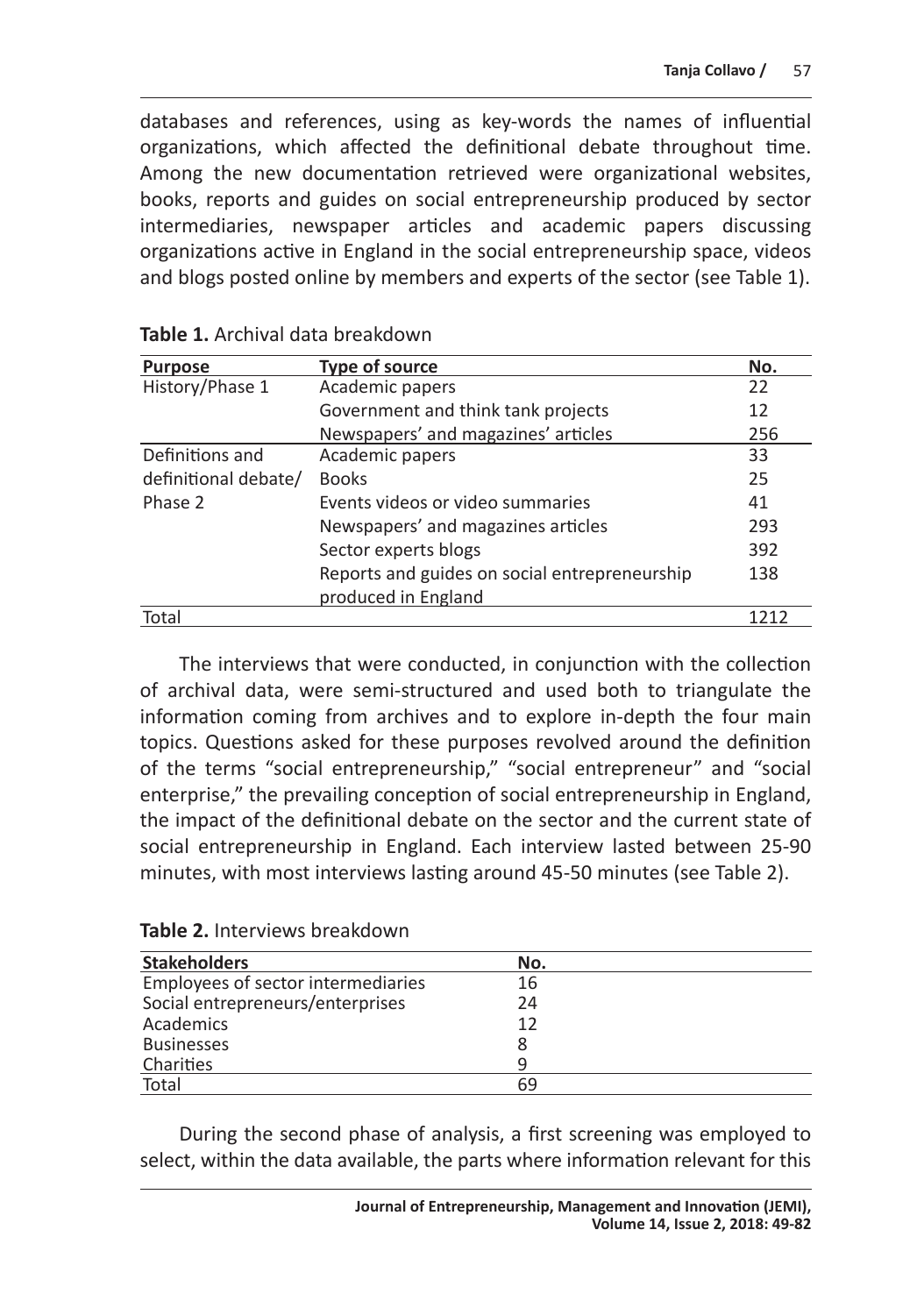project was contained, and to divide their content according to the four main topics on which the interviews were focused. Following such screening, the remaining material was analyzed using an inductive approach (Corley & Gioia, 2004; Glaser & Strauss, 1967), which allows us to describe a phenomenon according to the words of participants and to explore concepts not covered by the existing literature (Bryman, 2004). All the data available was scrutinized with the support of NVivo Software™, searching for themes that emerged "as being important for the description of the phenomenon" (Fereday & Muir-Cochrane, 2006, p. 3) through multiple iterations. In the first round of coding, data were divided into sentences or paragraphs discussing a specific topic. In the following iterations, patterns were searched for within and across different topics, according to the Gioia method (Corley & Gioia, 2004), in order to create and refine overall themes containing all the relevant information for the object of study (definitions of social entrepreneurship and their consequences). A small sample of the codes can be found in Table 3 and 4.

The final list of codes was combined in the two themes of interest for this paper: the typology of definitions of social entrepreneurship and the explanation of the consequences deriving from the definitional debate. The next session will detail the findings in these two categories.

|            | <b>1ST ORDER CONCEPTS</b>                                                                                                                                                                                                                                                                                                                                                                                                                                                           | <b>2ND ORDER</b><br>THEMES | <b>AGGREGATE</b><br><b>DIMENSIONS</b> |
|------------|-------------------------------------------------------------------------------------------------------------------------------------------------------------------------------------------------------------------------------------------------------------------------------------------------------------------------------------------------------------------------------------------------------------------------------------------------------------------------------------|----------------------------|---------------------------------------|
| DEFINITION | A social enterprise is a business with a<br>social or ethical purpose. Its object is to<br>improve the world we live in through<br>commercial and sustainable means.<br>So I think social enterprises are<br>predominantly focussed on a social<br>and/or environmental goal rather than<br>a financial goal, however, I do think of<br>course they have a financial mechanism<br>to sustain themselves which is to earn<br>an income through trading, selling<br>goods or services | Sustainable<br>business    | <b>BUSINESSES</b>                     |
|            | Social enterprise is a business that's<br>trading for a social purpose, where its<br>primary purpose is the social one. And<br>it reinvests the majority of its profits in<br>the pursuit of those social objectives.                                                                                                                                                                                                                                                               | Trading for<br>purpose     |                                       |

### **Table 3.** Sample of codes on definitions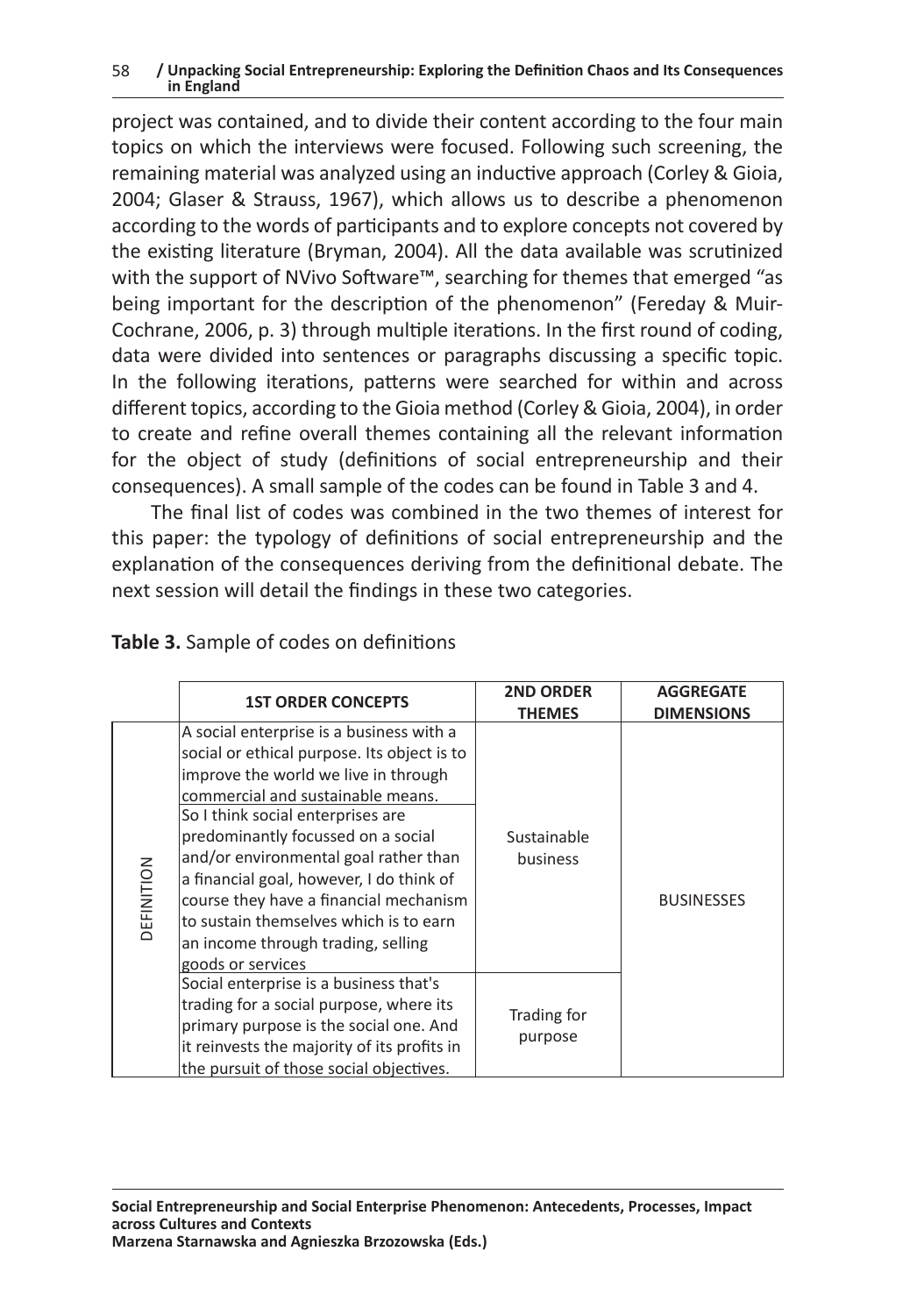|            | Technically, social enterprises should<br>be trade-focused, they should operate<br>a triple bottom-line policy, they should<br>have an asset lot where profits might be                                                                                                                                                                                                                                                                                                                                                                                                                                                                                                                                                                                                                                                                             |                                                 | <b>BUSINESSES</b>                        |  |
|------------|-----------------------------------------------------------------------------------------------------------------------------------------------------------------------------------------------------------------------------------------------------------------------------------------------------------------------------------------------------------------------------------------------------------------------------------------------------------------------------------------------------------------------------------------------------------------------------------------------------------------------------------------------------------------------------------------------------------------------------------------------------------------------------------------------------------------------------------------------------|-------------------------------------------------|------------------------------------------|--|
| DEFINITION | distributed.<br>I think about it more in terms of taking<br>a more business-like approach to the<br>business of creating social change and<br>trying to create and run models that<br>are more financially independent.<br>Social entrepreneurship is identifying<br>a problem, a social problem, and<br>choosing to use a business model to fix<br>it, or to start to fix it<br>So I would say the definition is broad<br>for me, it's about a sense of a purpose,<br>which is all about the social impact,<br>but with underlying the strength of a<br>business model, allowing people to<br>make a profit in that kind of context.<br>So for me, a social enterprise is a<br>business with a good cause. It's pretty<br>simple. A social entrepreneur is a<br>person who uses business strategies to<br>achieve social impact. Yeah that's how I | <b>Business model to</b><br>solve social causes |                                          |  |
|            | define it. It's really simple.<br>Social entrepreneurs are not happy until<br>their ideas have changed the whole<br>society<br>But I think the notion of social<br>entrepreneurship embodies disruption,<br>systems change, making money work,<br>but really looking at really big problems<br>and how do we do this differently<br>So social entrepreneurship is, to me,<br>it's making a change in society when<br>the primary motivator for you is not the<br>financial returns.                                                                                                                                                                                                                                                                                                                                                                 | Changing society                                | <b>INNOVATIVE AND</b><br>ENTREPRENEURIAL |  |
|            | They've chosen to dedicate their<br>professional lives and much of their<br>personal energy, to solving problems<br>that they have first-hand experience of<br>I think it's just about saying that<br>thinking about new ways of going<br>about business, regardless whether its<br>for-profit or not-for-profit, that makes<br>social change and social impact kind of<br>possible                                                                                                                                                                                                                                                                                                                                                                                                                                                                 | Proble-solvers                                  |                                          |  |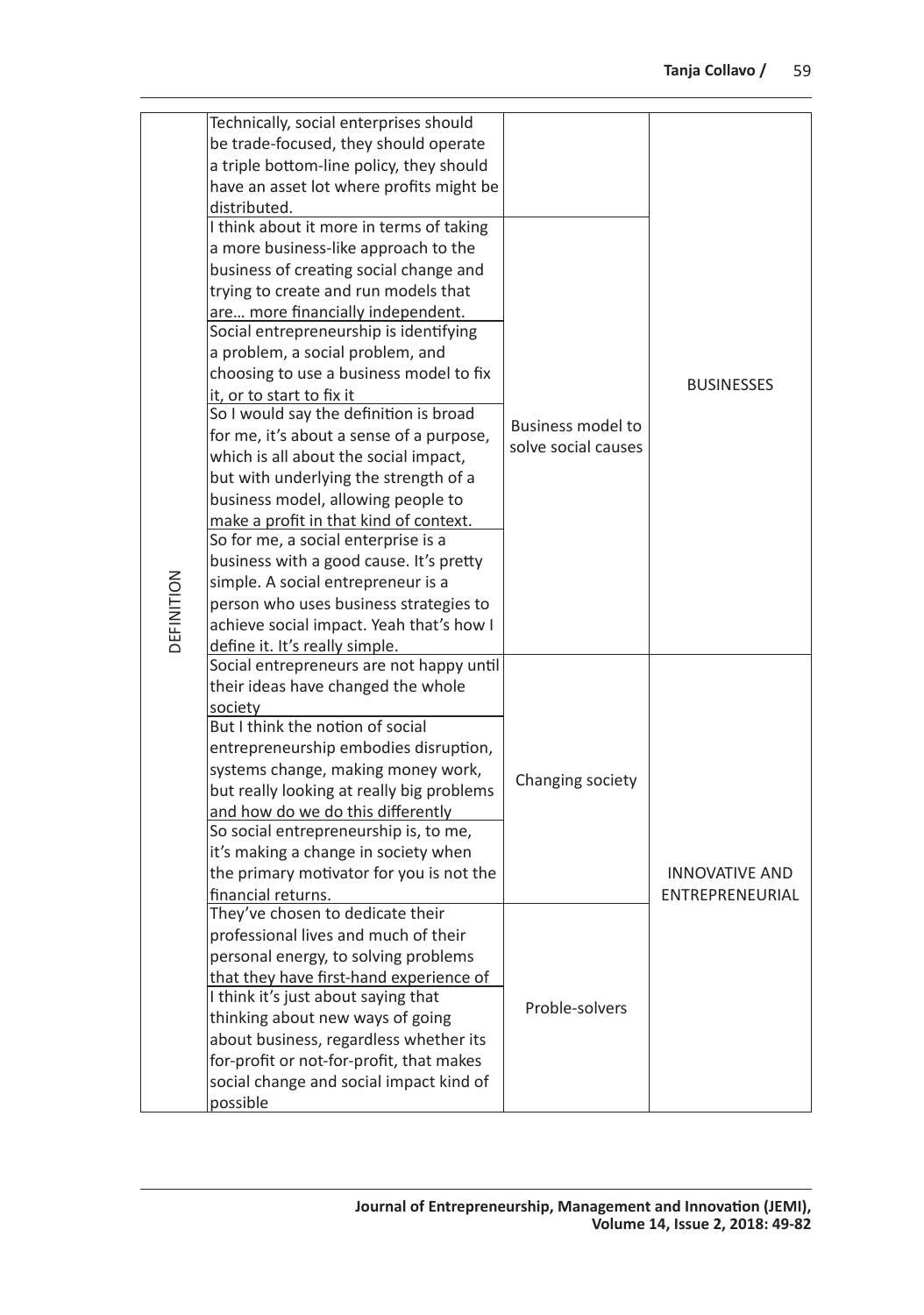|            | of passion, ingenuity, and innovation<br>and use those skills in order to create<br>a model that not only has a positive<br>social or environmental impact, but<br>usually also, is to a certain degree, self<br>sustainable financially.<br>So for me, it's about running an<br>organization that has a social purpose<br>and doing it in an entrepreneurial and<br>professional way. So if I say I'm a social<br>entrepreneur, it's simply because I'm<br>entrepreneurial but what gets me out<br>of bed is the social side. So I apply my<br>entrepreneurial skills to a social issue<br>and that's what excites me.<br>Social enterprise presents a unique<br>opportunity for frontline workers to<br>have a much greater say in the running         | Entrepreneurial<br>skills | INNOVATIVE AND<br>ENTREPRENEURIAL |
|------------|----------------------------------------------------------------------------------------------------------------------------------------------------------------------------------------------------------------------------------------------------------------------------------------------------------------------------------------------------------------------------------------------------------------------------------------------------------------------------------------------------------------------------------------------------------------------------------------------------------------------------------------------------------------------------------------------------------------------------------------------------------|---------------------------|-----------------------------------|
| DEFINITION | of the services they know best. And<br>while public services are being opened<br>up to market forces - and let's be clear<br>this is not a new thing -, we both want<br>as much of this market as possible<br>to be held by organisations that are<br>accountable to staff, service users and<br>the communities they serve.<br>I believe to a greater extent,<br>organizations or people with ideas that<br>could develop into businesses that will<br>make the world a better place for the<br>community in general<br>There has got to be more collective<br>awards or awards for people working<br>together to deliver great change<br>or communities coming together<br>to bring great change rather than<br>individual organizations or individual | Community<br>phenomenon   | SERVING A<br><b>COMMUNITY</b>     |
|            | entrepreneurs themselves.<br>Social enterprise should be, in my view,<br>a business that operates for the benefit<br>or to advance the community<br>I think social enterprises are<br>fundamentally set up to benefit the<br>people that they serve and the people<br>that work within them as opposed to a                                                                                                                                                                                                                                                                                                                                                                                                                                              | Collective effort         |                                   |
|            | group of shareholders and creating just<br>shareholder wealth.<br>Social Entrepreneurship and Social Enterprise Phenomenon: Antecedents, Processes, Impact                                                                                                                                                                                                                                                                                                                                                                                                                                                                                                                                                                                               |                           |                                   |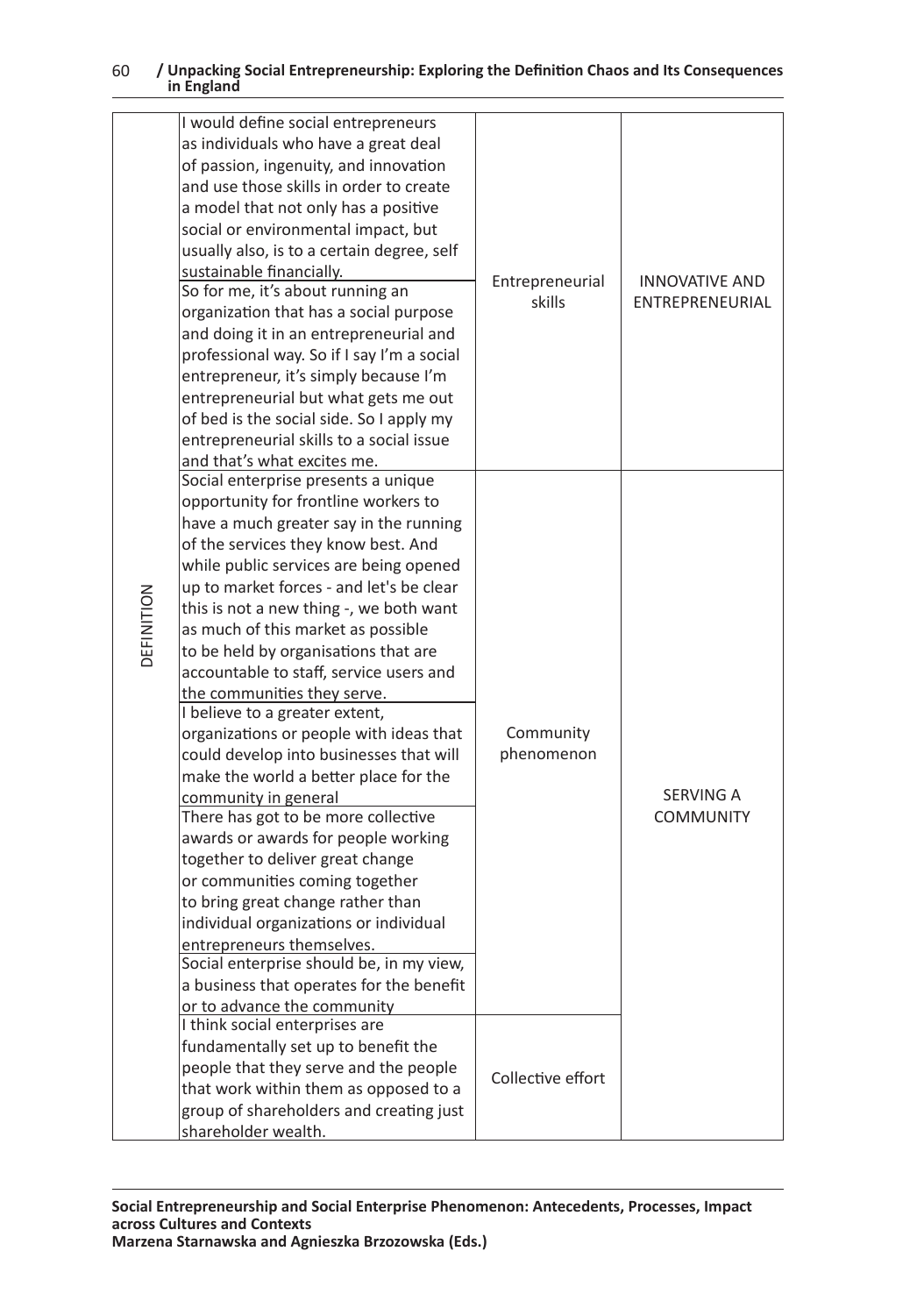|              | <b>1ST ORDER CONCEPTS</b>                                                                                                                                                                                                                                                                                                                                                                                                                                                                                                                                                                                                                                                                                                                                                         | <b>2ND ORDER</b>                       | <b>AGGREGATE</b>  |
|--------------|-----------------------------------------------------------------------------------------------------------------------------------------------------------------------------------------------------------------------------------------------------------------------------------------------------------------------------------------------------------------------------------------------------------------------------------------------------------------------------------------------------------------------------------------------------------------------------------------------------------------------------------------------------------------------------------------------------------------------------------------------------------------------------------|----------------------------------------|-------------------|
|              |                                                                                                                                                                                                                                                                                                                                                                                                                                                                                                                                                                                                                                                                                                                                                                                   | <b>THEMES</b>                          | <b>DIMENSIONS</b> |
|              | Lots of bright people all coming in it with different<br>definitions of the same thing isn't helping the sector<br>right now. It's almost like the sector needs to get<br>together to make some decisions collaboratively and<br>announce its intentions publicly<br>I do think they hamper the sector. I think they prevent<br>any cross-learning, any cross-collaboration because<br>they are different animals                                                                                                                                                                                                                                                                                                                                                                 | No unity in<br>the sector              | <b>PROBLEM</b>    |
| CONSEQUENCES | It's a very practical problem because of access to<br>funding. And it's difficult to see how you can resolve<br>the problem, but it does mean there's an awful lof the<br>standard funding routes aren't terribly available to<br>social enterprises<br>See, the problem is, when the funding stream was<br>changed back in 2009, 2010 whenever it was, to<br>support social enterprise activity, all organizations<br>that relied on funding and grant suddenly changed<br>the name of their from Fred Blogs whatever to Fred<br>Blogs Social Enterprise. So you've got hundreds if not<br>thousands of organizations that are desperately just<br>spending probably 80% of their week trying to attract<br>funding which only leaves 20% of their week to do<br>anything social | <b>Hampers</b><br>access to<br>funding |                   |
|              | All these different definitions just confuse people<br>I think the problem is, in the public mind, when you<br>say to them what is a social enterprise, sometimes it<br>is a little bit fuzzy<br>If we can achieve a rigorous definition, then those<br>who support social entrepreneurship can focus their<br>resources on building and strengthening a concrete and<br>identifiable field. Absent that discipline, proponents<br>of social entrepreneurship run the risk of giving the<br>skeptics an ever-expanding target to shoot at                                                                                                                                                                                                                                         | Confusion<br>for the<br>public         |                   |
|              | I think anyone who actually wants to get involved or<br>back schemes, decides what they are interested in<br>and support that.  The nice thing is that probably<br>both sides get some attention and actually that gets<br>people thinking what they think, which might be a<br>good way to progress<br>I think we're very focused on having quite clear<br>boundaries of we think is involving but within that<br>having a pretty broad territory that covers a lot of<br>ground and that's important too because we want to<br>be inclusive and encouraging because that's what the<br>sector is about                                                                                                                                                                          | <b>Inclusiveness</b>                   | <b>STRENGTH</b>   |

# **Table 4.** Sample of codes on consequences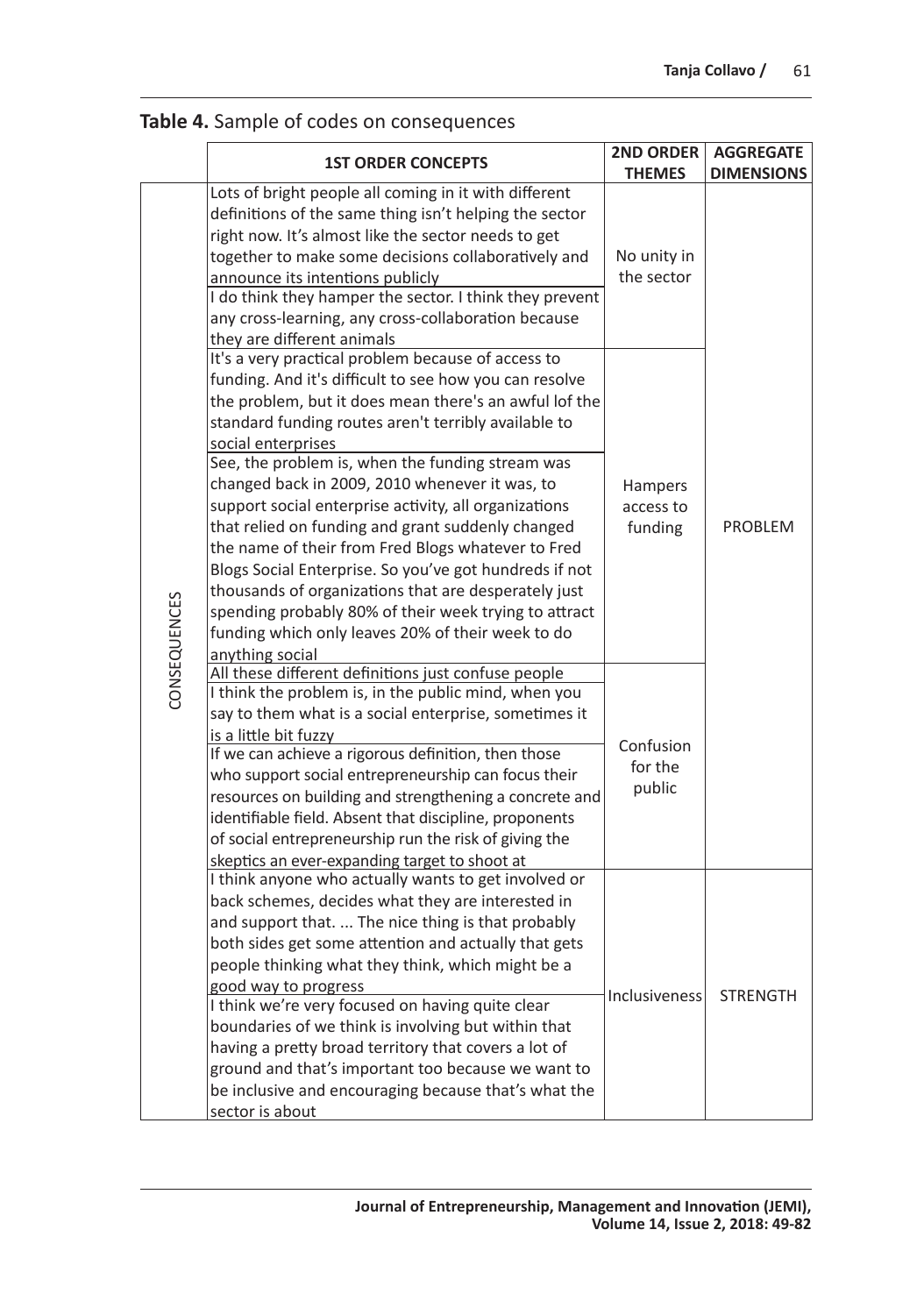|                 | I think probably the fact that a conversation is<br>happening and that more and more people are getting<br>involved in the conversation is probably a good thing<br>ultimately because more and more people are aware,<br>and they're likely to develop their own opinions<br>I think the more people could see themselves as part<br>of this movement, and the more people who want to<br>see others as part of this movement, eventually things<br>will settle out<br>I think it is probably the other way round because so<br>many people are showing interest in the sector, so<br>actually when you have many people who talk about<br>it, having different opinions is really great because it<br>means that it is current and that people are interested<br>and want to find out more                                                                                                                                                                                                                                                                                                                        | Interest                            | <b>STRENGTH</b> |
|-----------------|---------------------------------------------------------------------------------------------------------------------------------------------------------------------------------------------------------------------------------------------------------------------------------------------------------------------------------------------------------------------------------------------------------------------------------------------------------------------------------------------------------------------------------------------------------------------------------------------------------------------------------------------------------------------------------------------------------------------------------------------------------------------------------------------------------------------------------------------------------------------------------------------------------------------------------------------------------------------------------------------------------------------------------------------------------------------------------------------------------------------|-------------------------------------|-----------------|
| CONSEQUENCES    | I mean, in a way it doesn't help the public awareness<br>of the social enterprise concept but, what we want,<br>if you are looking really more at social outcomes and<br>scaling up successful social innovations, it needs all<br>sorts of different approaches. You wouldn't want to<br>exclude a particular organization because it didn't<br>quite meet someone else's definition.<br>I suppose on one hand, that gives us a certain degree<br>of flexibility in molding our work to fit a definition<br>that works for us.  On the other hand, without a<br>single definition--- even within the UK, there's no<br>single definition--- without a single definition, it often<br>becomes difficult to put together things like metrics<br>and numbers around how many social enterprises<br>there are, for example, and to look at statistics.<br>The definition of social enterprises and social<br>entrepreneurship is like a long, long discussion that's<br>been going on for ten years and a lot of people have<br>kind of bored. I don't know. I don't think it really<br>matters anymore, to be honest. | Both pros<br>and cons<br>Irrelevant | NEUTRAL         |
|                 | I think different people have different interpretations<br>and I think that's absolutely fine.                                                                                                                                                                                                                                                                                                                                                                                                                                                                                                                                                                                                                                                                                                                                                                                                                                                                                                                                                                                                                      |                                     |                 |
| <b>FINDINGS</b> | Three schools of thought in practice<br>Multiple sources of archival data presented evidence of a definitional debate<br>developing within the social entrepreneurship sector in England throughout<br>the last 15-20 years (Ainsworth, 2008; Barrett, 2008; Brown, 2008; Harding,<br>2004; McCurry, 2005; Plummer, 2005; Seanor & Meaton, 2007; Simms,<br>2008). In those documents, in the ones produced by sector stakeholders and<br>in the interviews conducted for this study, it was possible to discern three                                                                                                                                                                                                                                                                                                                                                                                                                                                                                                                                                                                               |                                     |                 |
|                 | Social Entrepreneurship and Social Enterprise Phenomenon: Antecedents, Processes, Impact<br>across Cultures and Contexts<br>Marzena Starnawska and Agnieszka Brzozowska (Eds.)                                                                                                                                                                                                                                                                                                                                                                                                                                                                                                                                                                                                                                                                                                                                                                                                                                                                                                                                      |                                     |                 |

# **FINDINGS**

# **Three schools of thought in practice**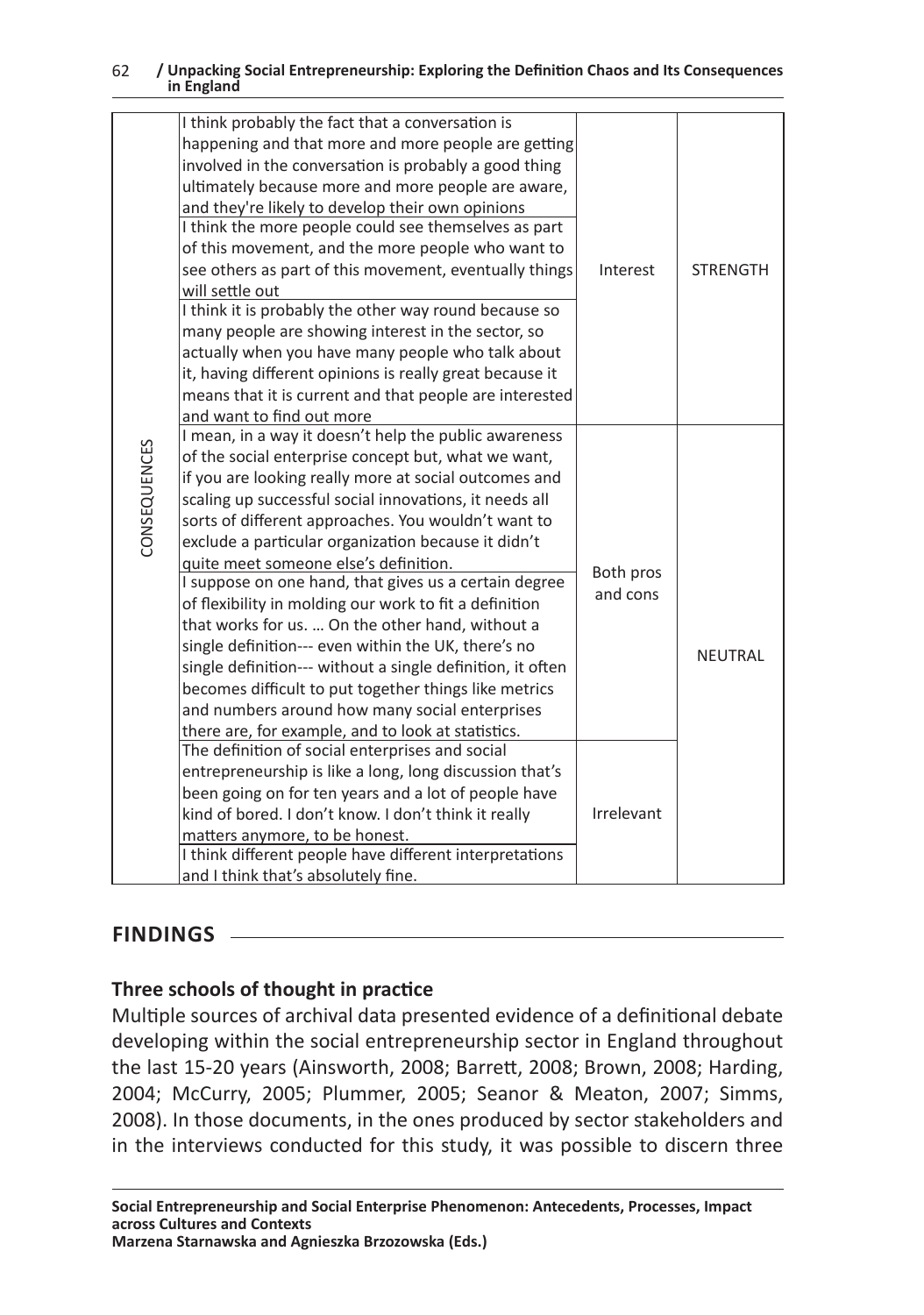macro-conceptions of social entrepreneurship. The first one refers to social enterprises as businesses, the second one focuses on social entrepreneurs as innovators and the third one considers social entrepreneurship (social entrepreneurs, social enterprises and social entrepreneurial projects) as a community-related phenomenon.

Manager of social enterprise 1: *"I mean previous to this, I've been in the social enterprise sector pretty much since the social enterprise term was coined, in fact, I have. And it took me probably seven years to realize that when the School for Social Entrepreneurs was talking about social entrepreneurs, they weren't talking about social enterprise. They were talking about three different types of business model: one is a completely unsustainable business that gets grants, number two is a social enterprise which should be generating its own income, but has a social mission, and then the third one is about an individual entrepreneur who's set up to do basically the same as any other business but happens to be doing something social."*

These three macro-conceptions sometimes have an overlap, but more often than not they diverge on the core characteristics they attribute to social entrepreneurship. As a consequence, they have often created open tensions between their proponents. An example of this is the case of UnLtd, whose founding members gradually left it due to disagreement among themselves and with the foundation's CEO, regarding whom to support as social entrepreneur or enterprise with the funds available (Burne James, 2014; Grenier, 2008; interview of UnLtd founder, 2015).

The first macro-conception of social entrepreneurship revolves around social enterprises, described as businesses trading for a social purpose (examples of definitions in Table 3).

Social Enterprise UK website: *"Social enterprises are businesses trading for social and environmental purposes. Rather than maximizing private profit, their main aim is to generate profit to further their social and environmental goals."*

It is a view supported by the government, by influential sector intermediaries like Social Enterprise UK, the Social Enterprise Mark and Co-ops UK and by the most renowned social enterprises based in England, such as the Big Issue, Divine Chocolate, Belu Water, Hackney Community Transport Group (HCT) or Greenwich Leisure Limited (GLL). Thanks to the support of these visible and powerful players, this conception appeared from the archival data as the most popular one in the public discourse around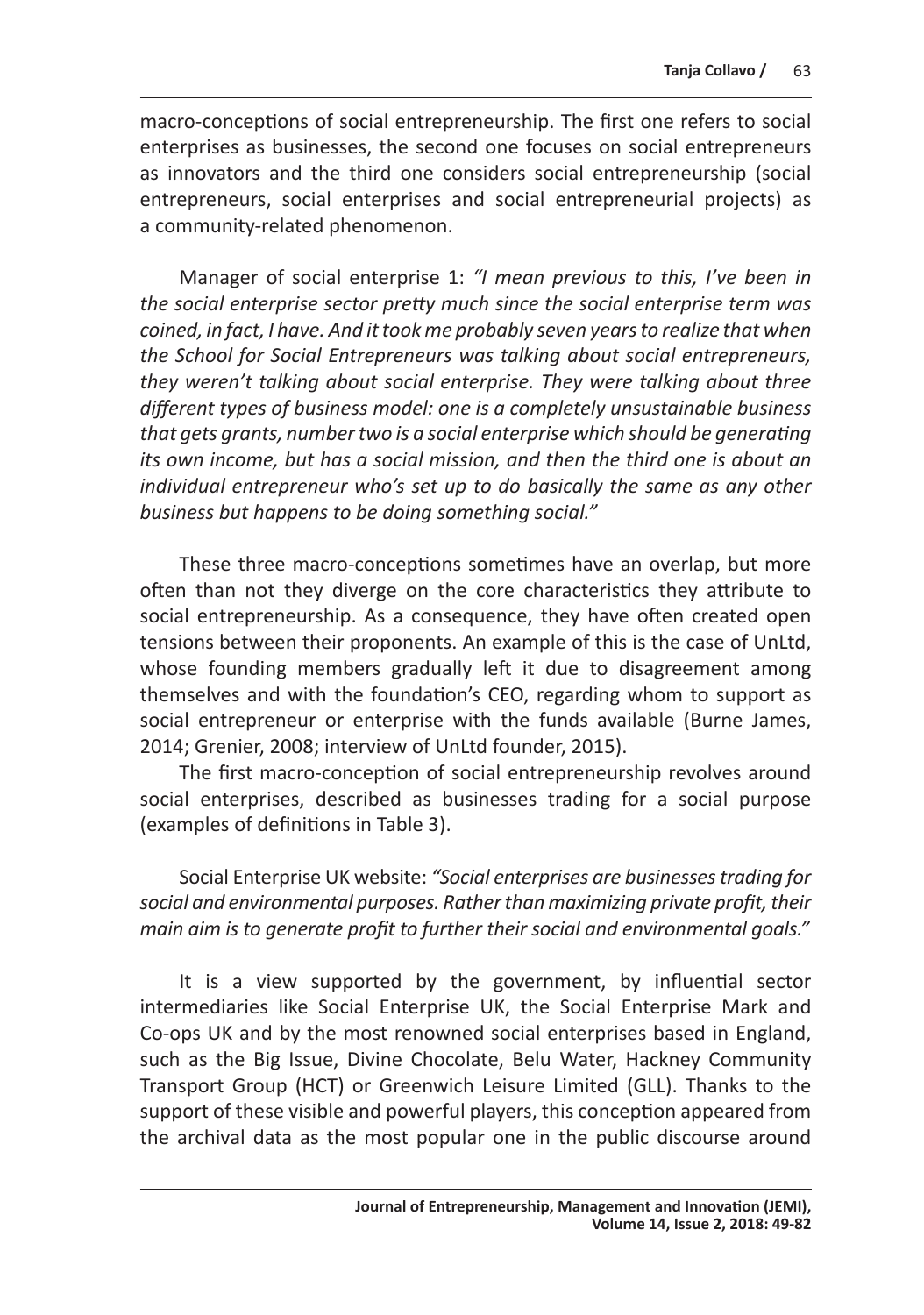social entrepreneurship in England at present. This was well reflected in the frequency with which it came up in the interviews conducted.

However, possibly because of its success and of the presence among its proponents of organizations owing their survival to the vagueness of the concept (Huckfield, 2014), it is also the conception of social entrepreneurship for which there is a strong internal debate.

Liverpool Post, 7th June 2012: *"Of course, at Social Enterprise Network we have a very clear idea of what defines social enterprise and we are working very hard to challenge misconceptions and misrepresentation of the term. … Debate will naturally remain…but perhaps JM Keynes got it right when he said: "It is better to be vaguely right than precisely wrong."*

For example, some people and organizations argue that social enterprises — being businesses — should be financially sustainable and reinvest the majority of their profits to create social impact. Others believe that the core trait of social entrepreneurial business is its shared ownership and not the creation and/or reinvestment of profits. Also, the exact level of revenues that a social enterprise should derive from trade has been open to debate. For example, the Social Enterprise Mark requires organizations to obtain at least 50% of their revenues from trade to certify them as social enterprises, whereas for the government the threshold is set at 25% and for Social Enterprise UK a specific threshold around 50% would be desirable but not needed (Ainsworth, 2010; Cabinet Office, 2012; Findlay, 2013; Jolly, 2012; Ridley-Duff & Southcombe, 2012; Social Enterprise Mark, 2009; Social Enterprise UK, 2013; Third Sector Magazine, 2013). Other examples of slight variations of the conception of social enterprises as businesses can be found in the quotes below.

Director Magazine, February 2004: *"Where social enterprises differ from the traditional model of charity is in tackling the underlying causes of social problems as well as the effects."*

Third Sector Magazine, 30th July 2008: *"The first model describes enterprises that trade purely to make a financial return but use profits for a social purpose. … Model two covers enterprises whose trading activity has a social impact, but where a balance is struck between increasing social impact and maintaining a financial return. … The third model describes businesses whose financial return increases in parallel with their social return. Examples would be farmers markets and wind farms."*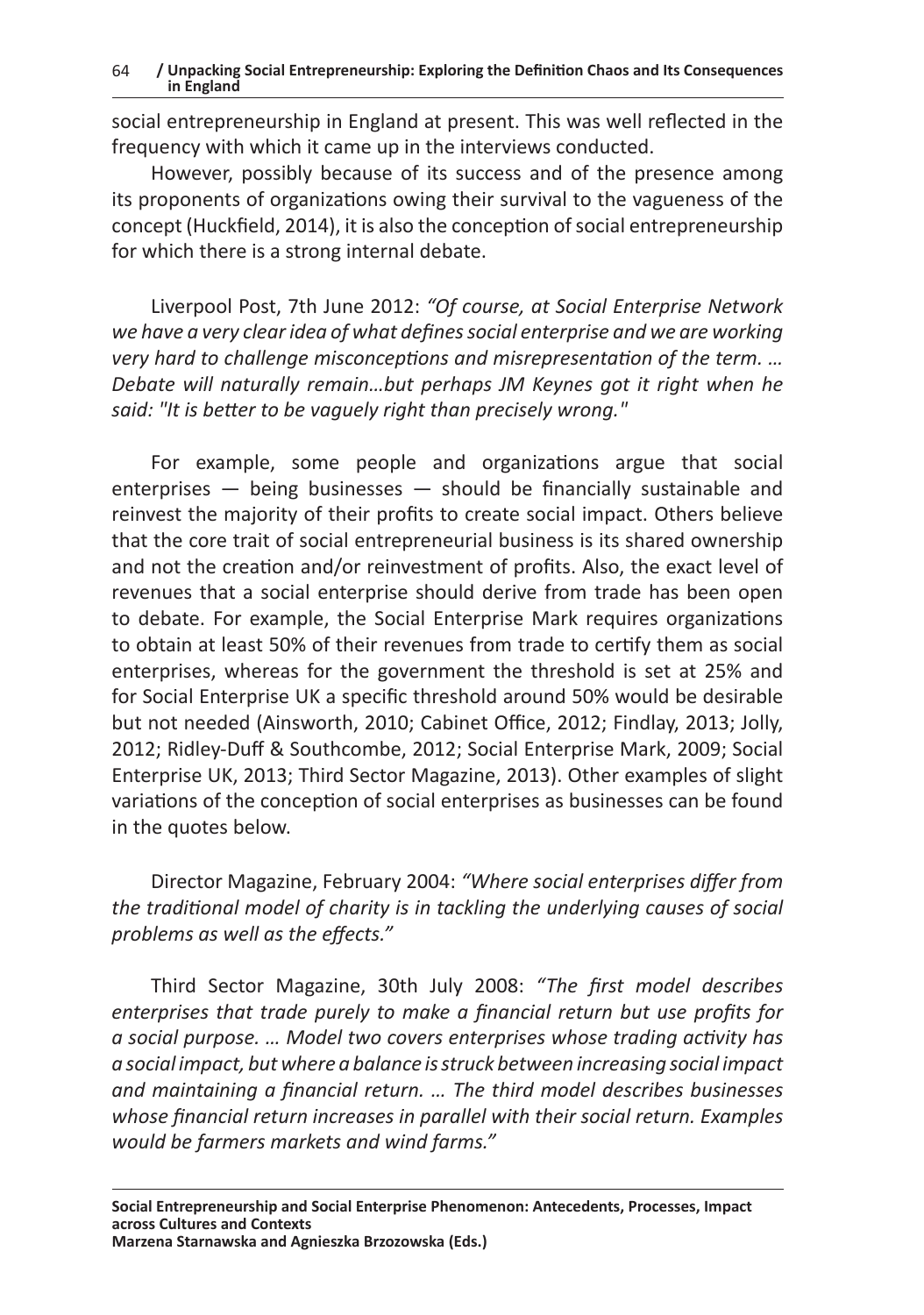Manager of social enterprise 2: *"Social enterprises are asset-locked businesses trading for a social purpose. Sustainable businesses reinvesting their profits into furthering their social mission. Business solutions to social problems. Social entrepreneurs are capitalizing on market failure or business solutions to create social equality."*

The second macro-conception focuses instead on social entrepreneurs. It depicts them as innovators and disruptors changing the status quo of multiple sectors to create a fair and equal society (examples of definitions in Table 3). The leading proponents of this view are international organizations like Ashoka, the Schwab Foundation and the Skoll Foundation, some scholars, and multinational corporations such as Unilever.

Ashoka's webpage: *"Social entrepreneurs are individuals with innovative solutions to society's most pressing social problems. They are ambitious and persistent, tackling major social issues and offering new ideas for wide-scale change."*

Social entrepreneur 1: *"So social entrepreneurship is, to me, it's making a change in society when the primary motivator for you is not the financial returns. It's seeing the society change and improve."*

Because of its international origins, this macro-conception of social entrepreneurship is not shared by many local and national sector members. Nonetheless, it obtains a significant resonance thanks to the sustained publishing activity of some of its supporters, such as Ashoka or the Skoll Centre (Drayton, 2006; Elkington & Hartigan, 2008), and to an agreement among its proponents that is stronger than that among those of the other two macroconceptions. Indeed, only in two cases was it possible to observe among the archival documents a slight variation of this macro-conception, due to the inclusion of references to trade and business models in its definition (Garet, 2014; Villa, 2016), and in no case were there traces of a strong internal debate within the supporters of this view.

Finally, the third macro-conception describes social entrepreneurship as the realization of initiatives – either business-like or charity-like – that benefit the community where they are implemented (examples of quotes in Table 3). This view is supported by intermediaries such as the School for Social Entrepreneurs and UnLtd and by some charities such as the Young Foundation, and it was the most prominent conception of social entrepreneurship at the origins of the sector (Grenier, 2008; Huckfield, 2014; Leadbeater, 1997; Teasdale, 2012).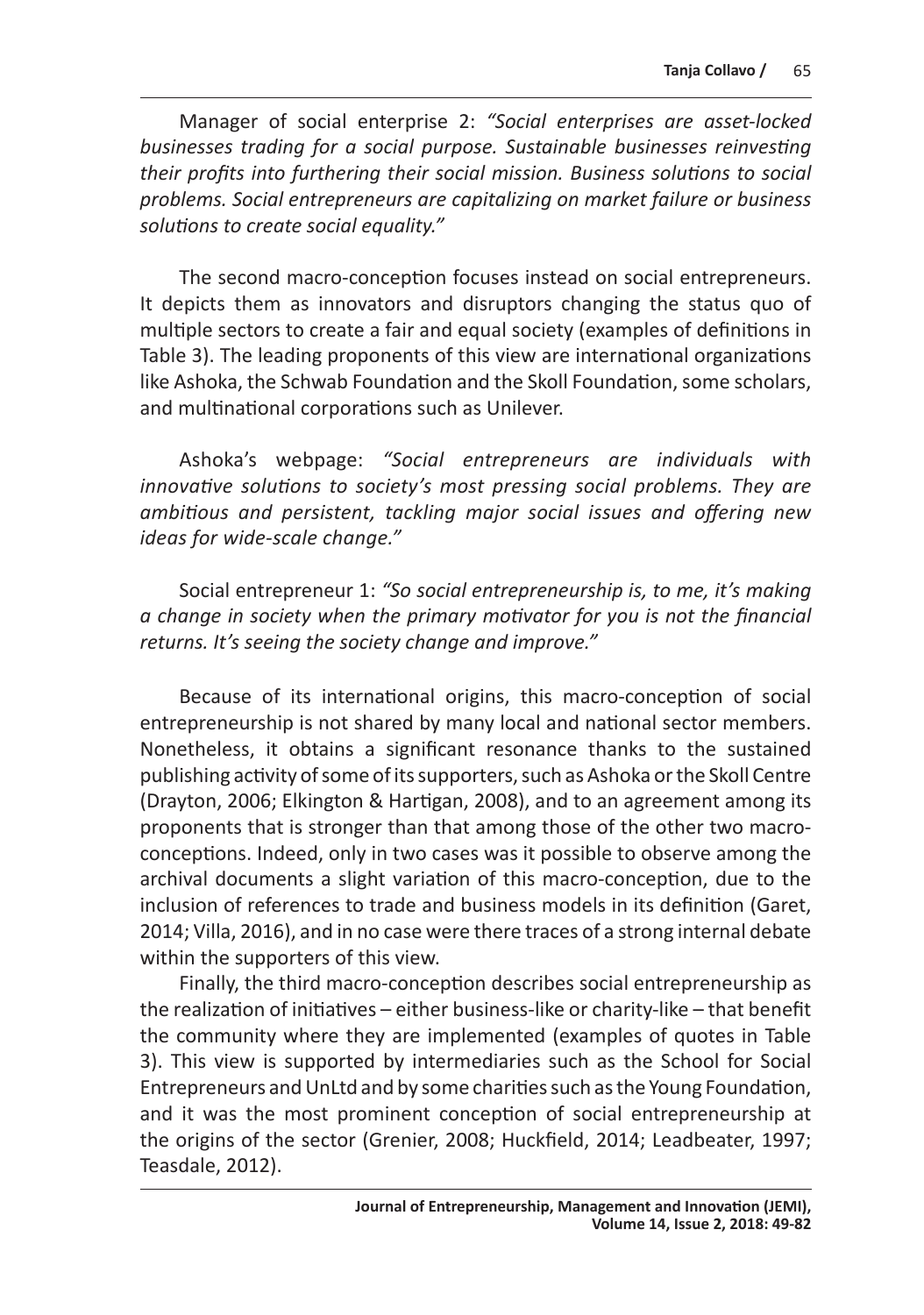The causes for its gradual marginalization within the public discourse might be found in the shift of the government's and main funders' priorities from community revitalization to financial sustainability, and in the excessive vagueness of its definition. Indeed, social entrepreneurs included in this view are individuals setting up a social enterprise, any worker/employee/ volunteer participating in the social economy, innovative public servants and society's change-makers (Downer, 2006; Jones & Keogh, 2006). Similarly, social enterprises that match its focus are cooperatives, social enterprises reinvesting profits and doing projects in their local area, and no-profits creating new employment or inclusion opportunities for marginalized groups (Brodie, 2010; Burne James, 2014; Reid & Griffith, 2006; Ridley-Duff & Southcombe, 2012).

Third Sector, 15th June 2010: *"Guinness is launching a social entrepreneurship programme in the UK with social enterprise charity UnLtd and young people's charity Rathbone … for people who develop urban regeneration concepts that will make a positive difference to their local communities."*

Manager of social enterprise 3: *"I think social enterprises are fundamentally set up to benefit the people that they serve and the people that work within them as opposed to a group of shareholders and creating just shareholder wealth. It is about taking the perspective of the community versus the perspective of only patients' care."*

Altogether, the three macro-conceptions of social entrepreneurship have created a definitional debate. Some of the sector members coming from the charity world have disagreed vehemently with the risk-taking attitude implicit in the conception of social entrepreneurs as innovators and disruptors (Cater, 2006; Little & Warrell, 2007; Palmer, 2006). Individuals and organizations connected to the cooperative tradition have instead worried about the focus of the same macro-view on "hero-preneurs," discounting the collective effort required for social change and the history of social entrepreneurship as a phenomenon meant to foster social inclusion (Dey & Teasdale, 2016). On the other hand, proponents of the "social entrepreneurs as innovators" view have often criticised the focus on "social enterprises as businesses" or on "social entrepreneurs as community-regenerators" because these types of actors lack novelty and the ambition of changing the root causes of the problems they are tackling (Caulkin, 2006).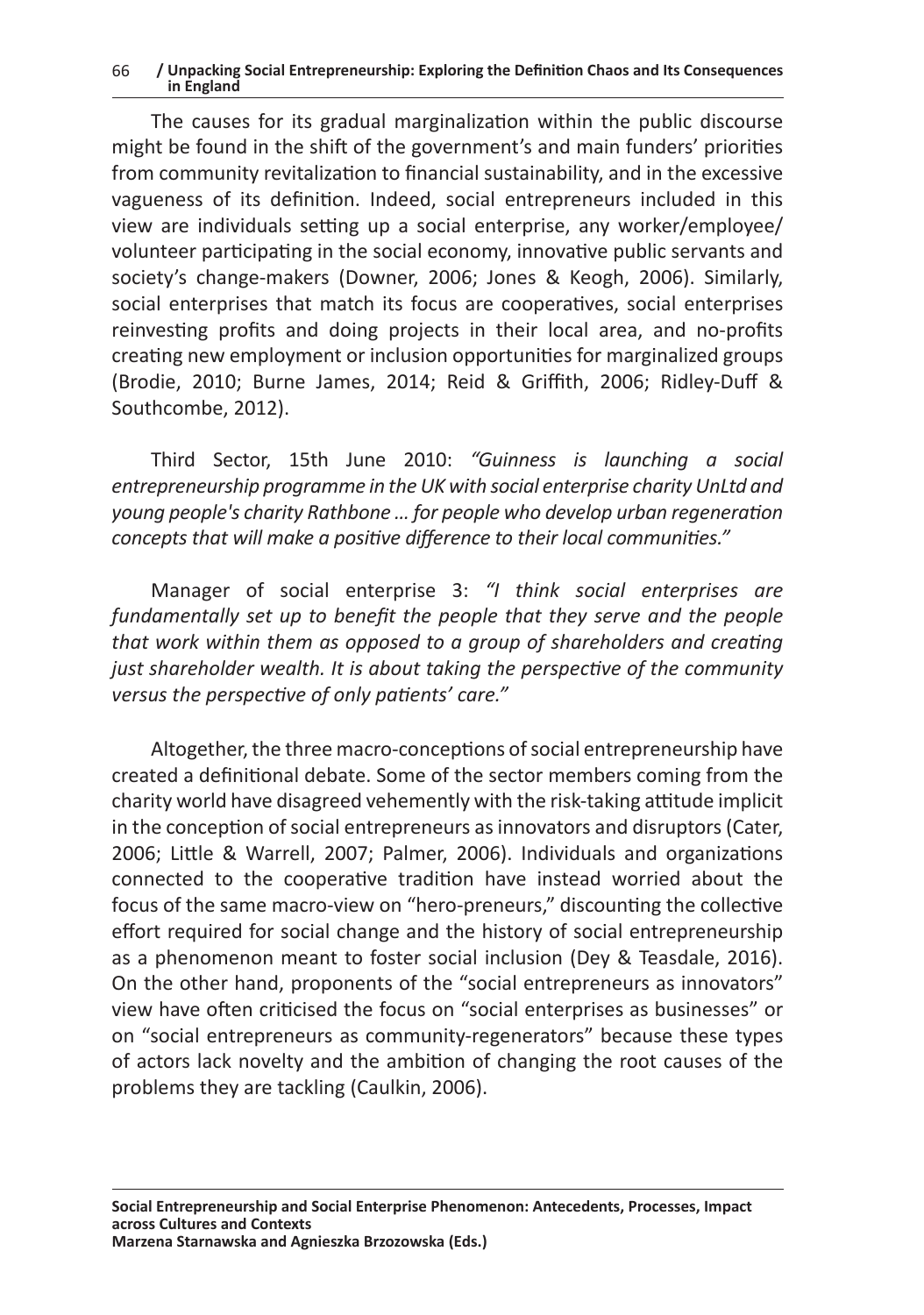Academic 1: *"You know, the biggest threat for me is that the social enterprise sector becomes a quasi-government sub-contracting group that are delivering goods and services but that are not changing the actual problem and for me the key of entrepreneurship is … about really promoting system change."*

Social entrepreneur 2: *"There is a huge emphasis on the sort of the personality cult and I think that, actually, isn't always that helpful. … actually, you know, the world is made by lots of people who apply their time and energy, skills and not just the few in the limelight who happen to be the people who set up things and managed to take them forward."*

The definitional debate has been a constant feature of the sector and, as such, can be expected to have shaped its development. The next section will explore if and how this was the case, by looking at what sector members consider to be the current characteristics of the sector that can be attributed to the definitional debate.

### **The consequences of the definitional debate**

While almost everyone agrees on the presence of a definitional debate around the concept of social entrepreneurship, there are very different opinions on what this means for the sector. According to some people and organizations, the lack of a single definition is a problem, for others it is an opportunity. Finally, a third group sees the definitional debate as something of interest only for academics. In general, those that were more critical about the definitional debate were the managers of social enterprises and the sector intermediaries connected to either the first or the third macro-conception. On the contrary, businesses and scholars were generally discounting the definitional debate as something belonging to the past. Interestingly, most of the views in support of the definitional debate came from the proponents of the second macro-view. This might be explained by the fact that, being part of a sub-sector which is much more homogeneous in its interpretation of social entrepreneurship, they are less subject to the contradictions and issues that might arise out of the lack of a clear definition.

Sector members seeing the definitional debate as negative justify their critiques with five core points. Firstly, the lack of a single definition hampers the effective provision of funds to social entrepreneurs and enterprises. Secondly, it makes it impossible for the government to grant the sector statutory rights and tax advantages. Thirdly, it hampers the growth of public awareness about the uniqueness and value of this new sector. Fourthly, it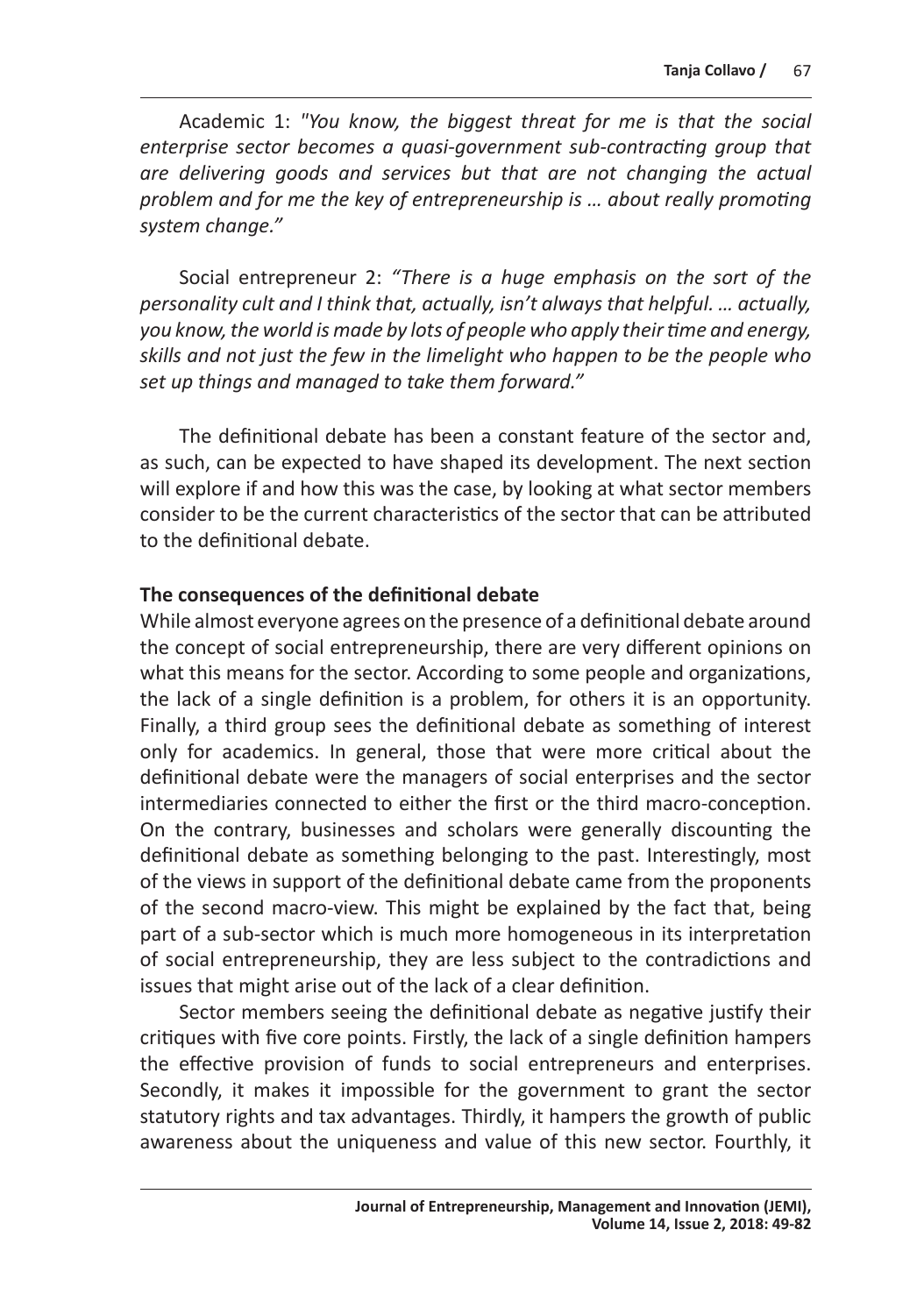does not allow all sector stakeholders to push together for the growth and development of the sector. Finally, it reduces the probability of doing an accurate mapping of the social entrepreneurial activity present in the country. These problems have been characterizing the sector since its inception and are still felt nowadays and some sector members believe that the definitional debate played a role in this sense.

As far as funding is concerned, the lack of a univocal definition of social enterprises and entrepreneurs contributes to the disconnection between the social entrepreneurship sector and the social investment one (Cabinet Office, 2012; Nicholls, 2006; Pharoah, 2012; Schwartz, 2012; Temple, 2014; Third Sector Magazine, 2015; Villa, 2016). Funders are often unable to distinguish social enterprises from traditional businesses or charities and, therefore, are less willing to invest in them (Baines, Bull & Woolrych, 2010; Chapman, Forbes & Brown, 2007; Jones & Keogh, 2006). At the same time, the lack of clarity around the concept opens up the possibility for any organization or individual to label herself as "social enterprise" or "social entrepreneur" and thus to access special funds, investments and grants that were created to support the sector (Simms, 2008).

Employee of sector intermediary 1: *"(The lack of a clear definition) is a very practical problem because of access to funding. …it does mean there's an awful lot of the standard funding routes that aren't terribly available to social enterprises. And some of the issues that relate to that …like including social enterprises in supply chains and allowing social enterprises to bid for government funding contracts, don't work terribly well because for a lot of the social enterprises."*

Third Sector, 4th June 2013: *"The purists tend to see social investment as something that should be dedicated to encouraging a particular type of highly social organization. There is not yet a uniform view on exactly what type of organization ought to be supported, but purists…believe businesses that are not so purely focused ought to receive less or no support, because they are not really social enterprises."*

Legislation-wise, the lack of a definition prevents the creation of tax breaks and statutory rights because the government cannot isolate and establish who will benefit from them. Additionally, it reduces the impact of policy reforms like the Social Value Act – an act meant to favor the entrance of third-sector organizations in the supply chains of the public sector. In fact,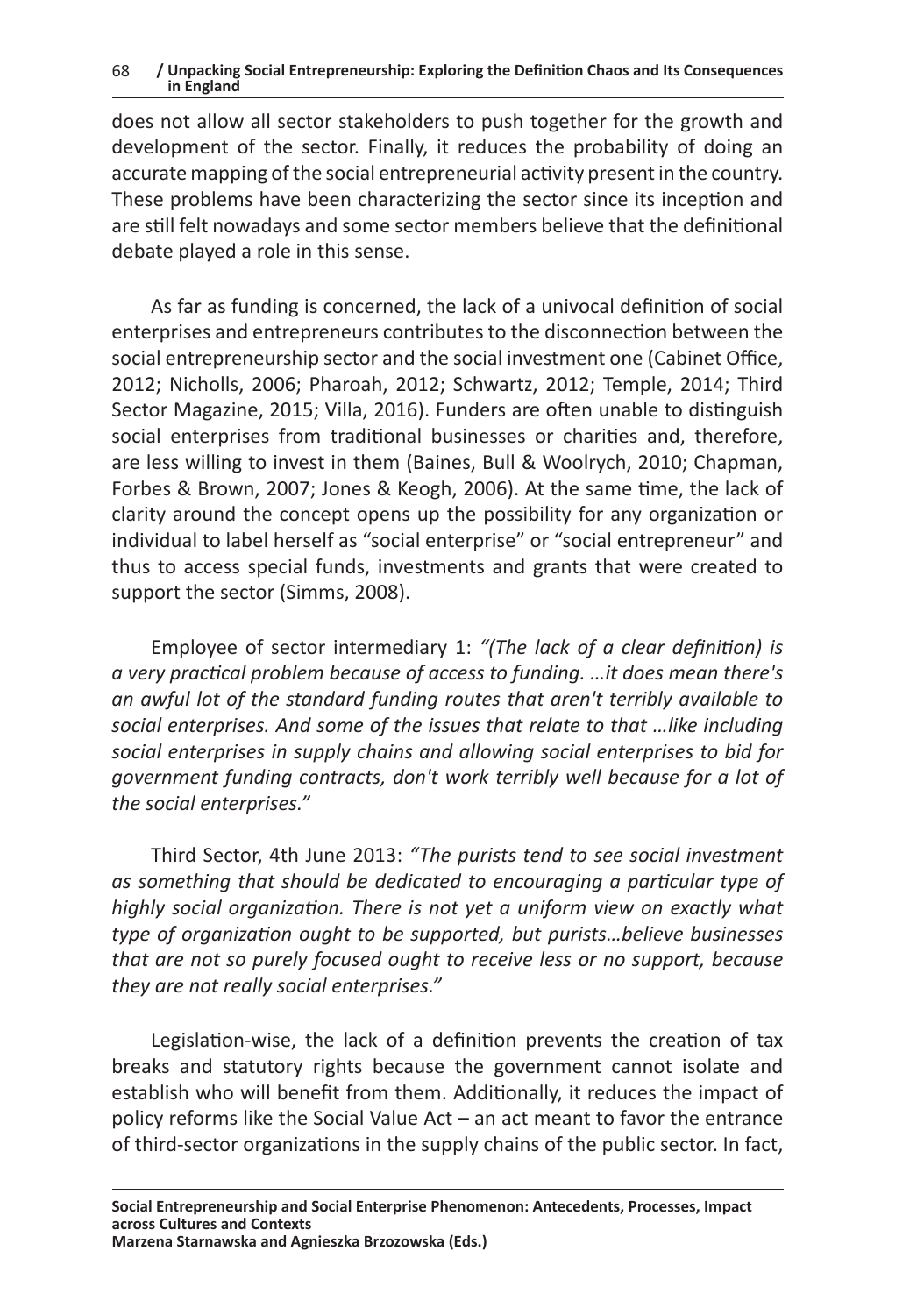public bodies and local authorities cannot easily distinguish social enterprises from other types of organizations that bid for public contracts.

Academic 2: *"The lack of clarity has meant that there haven't been tax benefits, or tax breaks or funding programs because they can't decide who would get it and who wouldn't."*

Third Sector, 1st October 2013: *"O'Donohoe also called for a clear definition of social enterprise 'We're asking big businesses and government bodies to involve social enterprises in their supply chains,' he said. "We can't ask them to do a social audit every time."*

The presence of multiple definitions of social entrepreneurship also contributes to the persistent low awareness among the general public about the sector and its specificities (Chapman et al., 2007; Donovan, 2009; Grewal, 2008; Morrison, 2013; Muñoz, 2009; Richardson, 2016). Indeed, the lack of a definition makes it difficult to explain to people what exactly is distinctive about social entrepreneurs and enterprises. In turn, this can mean that social enterprises and entrepreneurs often risk spending more time proving to funders and customers their value rather than actually producing social impact.

Employee of sector intermediary 2: *"(Approaching corporate partners) is a challenge, for sure. For sure, it is a challenge and it always does take a little bit of explaining and even then, it's often really when they meet a social entrepreneur, that … they're like: I get it. I get what you mean."*

Third Sector magazine, 13th October 2009: *"The standard of knowledge among ordinary people who don't work in the sector is very low,' she says. 'Social enterprise just isn't in the public domain. It's not an easy concept for many people to grasp, especially that it's not 'not-for-profit' but 'not-forpersonal-profit'.' Many people, she says, think of social enterprise as a public sector activity."* 

Independent.co.uk, 14th July 2013: *"There's clearly an appetite in the market for social enterprise products; people look at what we do and their faces light up," she said. "But when we say it's a social enterprise, they don't really understand it. We talk [instead] about balancing business and social needs. They are both equally important."*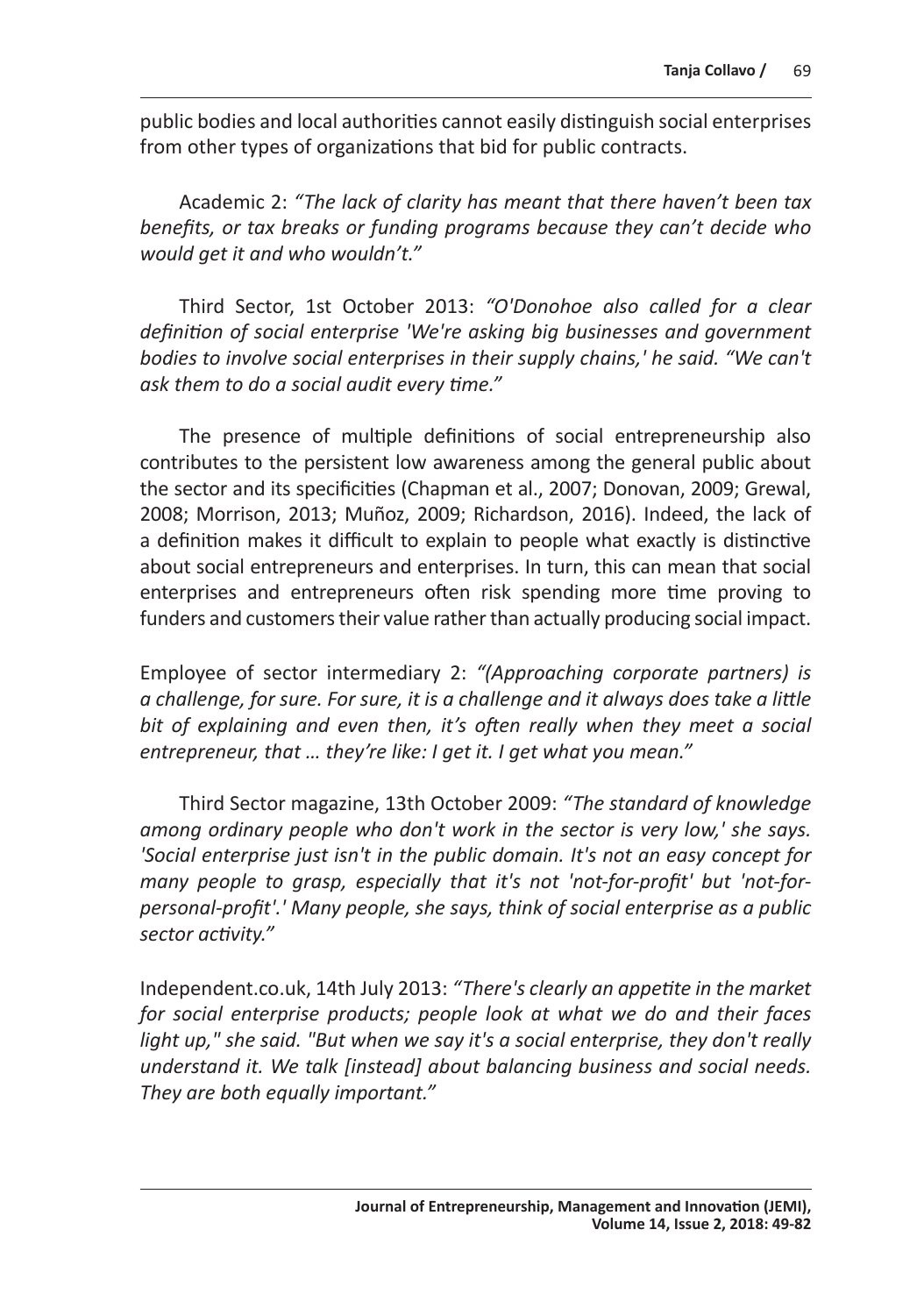Fourthly, according to some interviews (but not to archival data, where this view could not be traced) the lack of a definition does not allow the sector to push as a whole for the obtainment of more resources and attention, generating instead an increasing numbers of buzzwords. This might end up lowering its legitimacy with external stakeholders, such as the national and local authorities or corporates and businesses.

Employee of sector intermediary 3: *"I think the onus is on the sector itself to demonstrate a united front, to be clear on these things and not to have internal debates that detract from the issues because actually most people's definitions have a lot more in common than they do differences. But it is a risk. I think at the moment, it's not a damaging one but …if it starts to become fragmented, you lose the power of the whole and that's a risk as well."* Manager of social enterprise 4: *"I think it's important to clearly define what a social enterprise is because if it becomes fuzzy or becomes nebulous, then it affects policy and opinion-making - for example we work with the local enterprise partnership and if we all start falling out about the definitions, what it is and what it's not, they won't take us seriously."*

Finally, some of the interviewees were worried about the definitional debate because it hampers their attempts to map the presence of social enterprises country-wise or in specific local areas. This can mean missed opportunities for interested people and organizations to get in touch with social entrepreneurs and enterprises and for the latter to know where supporters and resources are located. Additionally, this prevents the production of sound statistics about the actual growth of the sector.

According to many interviewees and to some archival data, however, maintaining multiple definitions of social entrepreneurship is mostly beneficial (Dearden-Phillips, 2011; Ridley-Duff & Southcombe, 2012; Schwartz, 2013). First of all, it makes the sector inclusive and, consequently, favors its growth and hype. The more people and organizations consider themselves as involved in the sector, the more "word of mouth" is generated about it.

Member of charity 1: *"I think probably the fact that a conversation is happening and that more and more people are getting involved in the conversation is probably a good thing ultimately because more and more people are aware, and they're likely to develop their own opinions."*

Employee of sector intermediary 4: *"I think it is really good that the debate continues because I think the debate is the next generation learning about*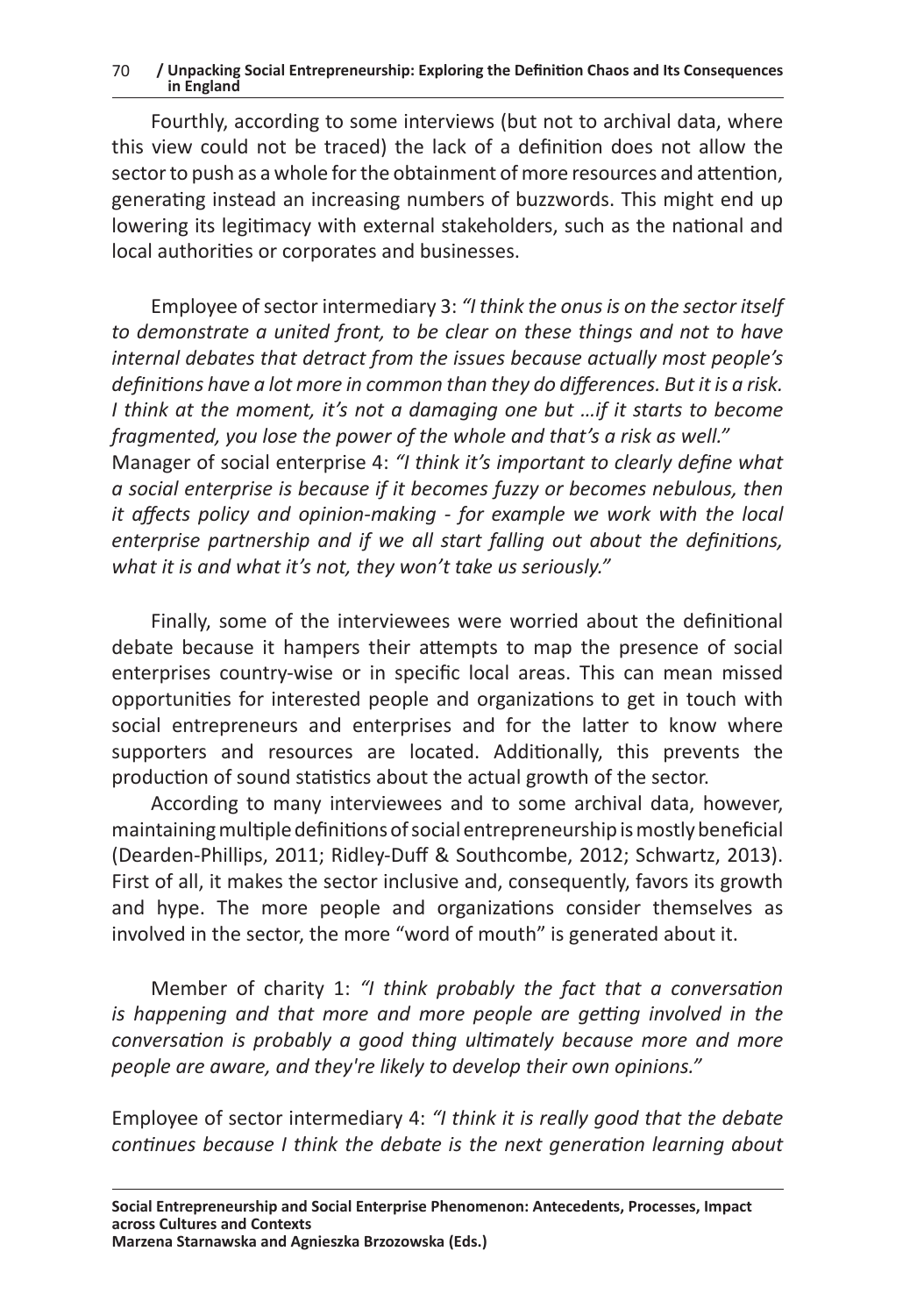*these issues and textures and so I think it is really healthy that that debate is vibrant, I am not the slightest a bit bored about it."*

Secondly, by keeping sector boundaries as broad as possible opens up opportunities for organizations with very different conceptions of social entrepreneurship to get involved in it, and to find their own niche. This, in turn, is positive because it facilitates the attraction of new players and it ensures that different types of social entrepreneurial activities can find the support they need.

Social entrepreneur 3: *"I think anyone who actually wants to get involved or back schemes, decides what they are interested in and support that...The nice thing is that probably both sides get some attention and actually that gets people thinking what they think, which might be a good way to progress."*

Social entrepreneur 4: *"I think you do have to support individuals …but, you know, there is only so much support that anybody could individually give me, before I actually need the way Liverpool and Manchester councils operate to begin to change also."*

Finally, some interviewees felt that the sector is still young and thus it is normal for it to have unclear boundaries and definitions. Its openness creates room for innovation and for making people feel part of a big community.

Member of charity 2: *"It's creating a bit of a community that people can feel a part of. …I remember making a presentation and people came up from the audience afterwards and said, "Thank you for giving me a label for what I am. I know that I can make money and I know that I can do good and I didn't know that there were other people who thought this way"*

Besides people and organizations feeling strongly negative or positive about the definitional debate, there are also some sector members who are neutral about it. Their main argument is that in general there is a broad agreement, so small differences don't matter and merely serve to create distractions. Rather, what matters is to support people and organizations, who are trying to create a better world and make a positive change.

Social entrepreneur 5: *"I think it's a distraction from what really matters. People should be---organizations should be judged by their impact, not about whether they're profit-making or not. Organizations should be judged by how effectively they're run and by the company culture that they're able to create.*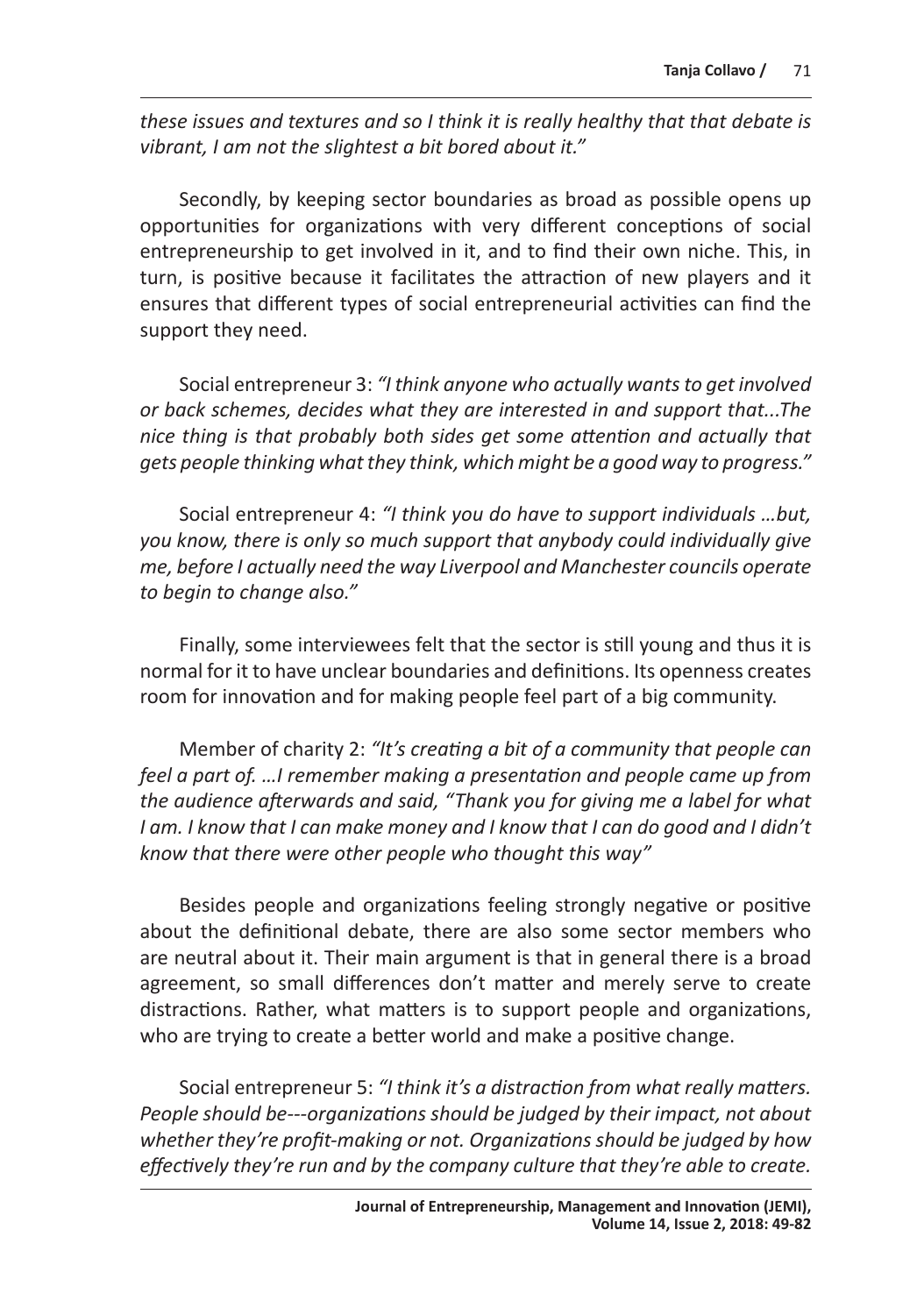*… Those are the things that we should be talking about and shining light on good examples. I think this whole hype around social enterprises has created a lot of distraction, has created a lot of new buzz words, it has created sort of new sectors around —it's something that really nobody is quite sure how to define and that really has always existed."*

In some cases, the interviewees holding this opinion recognized the existence of both benefits and issues generated by the definitional debate but believed that, overall, their trade-off and leveling out of each other made the whole disquisition irrelevant.

Business 1: *"It's a difficult question. I think the debate about defining what a social enterprise is, has become pretty stale, and it's not something that people are really talking about anymore. …I think in the end, no one is probably going to agree on one single definition of it. I suppose on one hand that gives us a certain degree of flexibility in moulding our work to fit a definition that works for us. … On the other hand, without a single definition--- even within the UK, there's no single definition--- without a single definition, it often becomes difficult to put together things like metrics and numbers around how many social enterprises there are, for example, and to look at statistics. "*

In some other cases, interviewees felt that the sector was so inclusive at this point and its boundaries so ill-defined that the chance to reach an agreement is lost forever and should, therefore, be excluded from the public discourse in favor of topics for which something could still be done.

Social entrepreneur 5: *"I don't know. The definition of social enterprises and social entrepreneurship is like a long, long discussion that's been going on for ten years and a lot of people have kind of bored. I don't know. I don't think it really matters anymore, to be honest. …. I just think it's worthless because nobody really understands what it means and because it's become so wide, it doesn't really mean anything anymore.*

In conclusion, the data showed the presence of three different conceptions of social entrepreneurship within the sector in England. Most of the archival data consulted and the interviews conducted showed awidespread awareness among sector members of their different conceptions of the sector, of its role and of its boundaries. However, whilst most people agreed on the lack of a single definition, it was hard to understand what its consequences are. In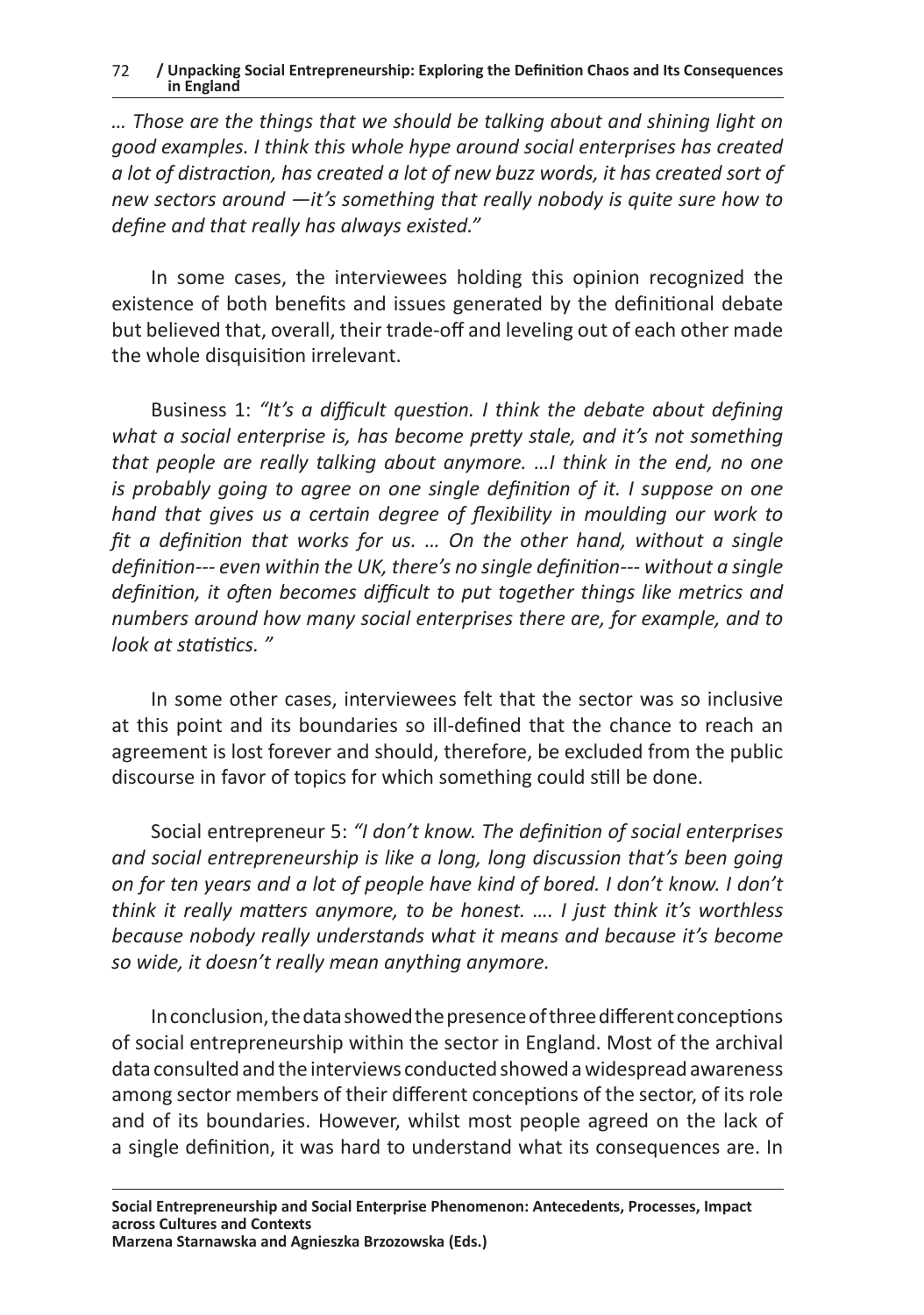fact, views on the matter varied from positive, to negative, to neutral. The next section discusses how these findings relate to the existing literature.

# **DISCUSSION**

The three views of social entrepreneurship that could be traced in the data partially match those of the three schools of thought identified by the existing literature. The "social entrepreneurs as innovators" view is closely related to the school of thought referred to by Defourny and Nyssens (2010) as "The Social Innovation School of Thought" (p. 41) and to the academic discourse that Mair and Marti (2006) described as focused on the catalysts for social transformation. The "social enterprises as businesses" view is instead connected to the "EMES approach to social enterprise" (Defourny & Nyssens, 2010, p.42) and, to a certain extent, to the scholarship looking at social practices of businesses (Mair & Martí, 2006). Finally, the view of "social entrepreneurship as community initiatives" can be seen as implicitly encompassing the definitions of social entrepreneurship as a collective activity, solving failures of either the public or private sectors (Bacq & Janssen, 2011). Additionally, both the business-related and the communityrelated views sometimes include the "Earned Income" school of thought (Defourny & Nyssens, 2010, p.40; Sepulveda, 2015), by accepting within their realm charities interested in becoming financially self-sustainable or no-profits engaging in revenue-generating activities for the benefit of their communities.

The data collected for this study also confirms the findings of Nicholls (2010) and Teasdale (2012) regarding the presence in the sector of paradigm-building actors fighting for legitimacy in the space and proposing diverging views of social entrepreneurship and social enterprises. Several interviewees, when commenting on the definitional debate, mentioned sector intermediaries, financial intermediaries and umbrella bodies as one of the causes of the presence of multiple definitions of social entrepreneurship. They believed that the insistence of certain players on different nuances of the definition, in order to support their own work in the sector, made it difficult to reach an official definition even if a broad agreement was already in place. Finally, some of the considerations about the negative consequences of the lack of a clear definition, such as the opportunity for any organization to label itself as a social enterprise, supported the findings of Dey and Teasdale (2016) on organizations sometimes only pretending to be social enterprises in order to obtain resources.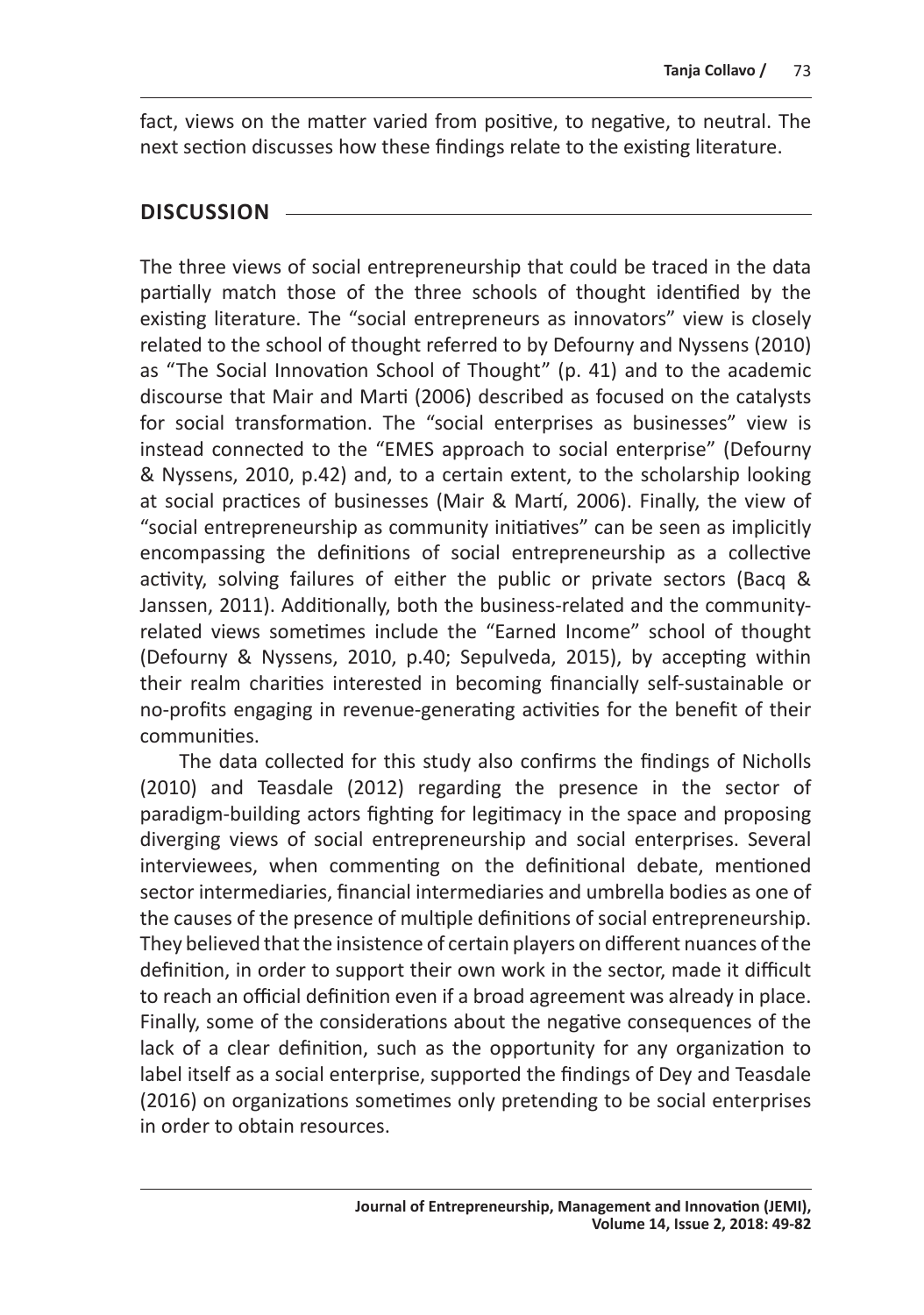However, there are also differences between the academic debate on social entrepreneurship and the one happening in the sector in England. On the one hand, the scholarly discourse rarely focuses explicitly on social entrepreneurship as a community-related activity. This might suggest that such a definition is probably typical of the sector in England and might not be sufficiently represented in other contexts. On the other hand, the conception of "social entrepreneurship as engagement of no-profits in revenuegenerating activities", often cited by the literature (Bacq & Janssen, 2011; Defourny & Nyssens, 2010; Hoogendoorn et al., 2010; Mair & Martí, 2006), was not really traceable in the data, if not within a few quotes that could be connected to either the business- or community-related macro-conceptions..

This finding conflicts with those of Teasdale (2012), which presented the "Earned income" school of thought as the one towards which the sector in England had been heading since 2006. Furthermore, while Teasdale (2012) placed cooperatives as a stand-alone conceptualization of social enterprise present in England, according to the data gathered for this study, cooperatives are often included in the "social enterprise as business" discourse or in the "social entrepreneurship as community-related phenomenon" and only appeared as a stand-alone category in some historical archives. These incongruences might be explained by the different sample and sector boundaries used by the two studies (social enterprises and paradigm-builders conceptions for Teasdale (2012) vs. social entrepreneurship and generalstakeholders conceptions for this paper), or by a further change of the public discourse since 2010, the year in which Teasdale's data collection stopped.

The evolution of the definitional debate and of the public discourse observed in the archival data also suggests a trend that the existing literature on the sector still has not addressed: the increasing shift of the sector in England towards the entrepreneurial and business side of social entrepreneurship, with no-profits and community-related initiatives being gradually left out of the public discourse. This trend can be attributed to a mix of changes at the macro-level  $-$  such as the economic crisis  $-$ , and at the policy level — such as the institution of the social investment sector and the encouragement of self-sustainable social enterprises able to deliver public services (Dey & Teasdale, 2016; Hazenberg et al., 2016; Nicholls & Teasdale, 2016; Sepulveda, 2015; Teasdale, 2012). As such, it confirms the model elaborated by Kerlin (2013), which included the type of government and its political orientation, and macro-factors such as economic development, in the institutional conditions shaping the evolution of social entrepreneurship in different countries.

The core contribution of this paper, however, comes from the findings on the consequences of the presence of a definitional debate in the social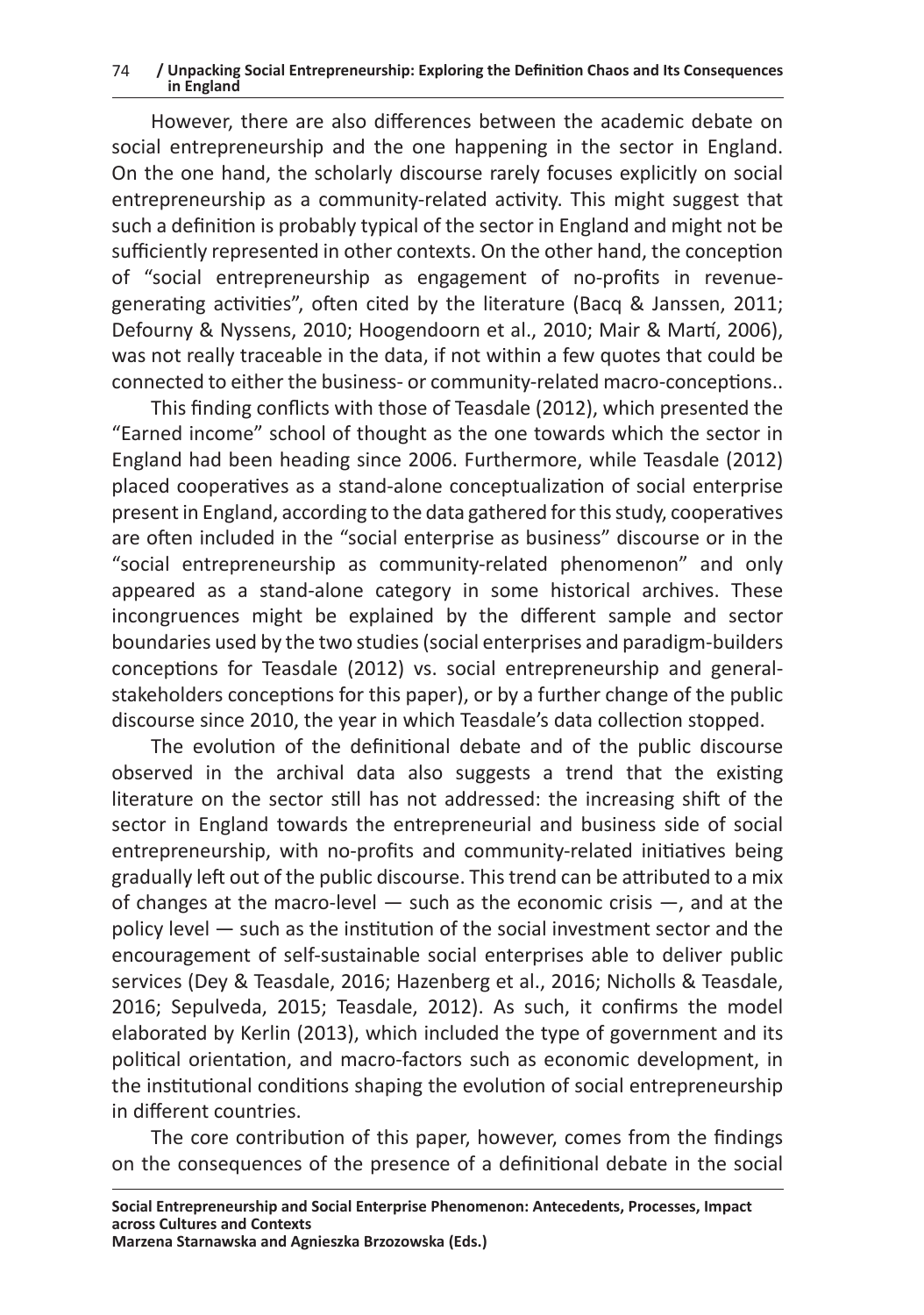entrepreneurship sector. Thus far, the lack of clarity around the meaning of social entrepreneurship has prevalently been portrayed as a negative issue. From an academic point of view, the impossibility to define a concept, hampers the creation of a dedicated scholarly field, neatly separated from existing ones such as entrepreneurship and the development of a clear research agenda (Austin, 2006; Lehner & Kansikas, 2013; Mair & Martí, 2006; Nicholls, 2010). On the contrary, for the stakeholders involved in the social entrepreneurship sector, the lack of a univocal definition of the phenomenon is not perceived as necessarily a problem. The findings showed that in England, members of the sector consider the lack of a definition sometimes as an issue, sometimes as an opportunity, and sometimes as something that does not matter.

The reasons why the definitional debate might be an issue complement and partially disconfirm the hypotheses of Peredo and McLean (2006). The two authors mentioned three potential, practical downsides of the lack of a definition: the absence of sector-specific performance metrics and evaluation standards; the missed opportunity of creating legislative support; and the difficulty in attracting talent. The findings of this paper confirmed that the legislative support for the sector could be hampered by the lack of a definition. However, neither interviews nor archival data mentioned the sourcing of talent as a problem and even if the absence of performance metrics often appeared in the archival data as an issue, it was never connected as such to the definitional debate. At the same time, the findings highlighted a new set of issues that can arise due to the multiplicity of definitions of social entrepreneurship. These issues range from the obtainment of appropriate financial and non-financial support for social entrepreneurs and enterprises, to the difficulties in mapping the sector and in raising awareness of it among the general public or in lobbying for it with a single voice.

# **CONCLUSION**

The paper set out to enquire what the consequences of a lack of definition of social entrepreneurship are for sector members and stakeholders. To do so, it looked at data from the social entrepreneurship sector in England, where the presence of a definitional debate is well known. The findings show that the meanings attributed by sector members to the concepts of "social entrepreneurs" and "social enterprises" – at least in England - are slightly different from those presented by the academic literature. This might suggest that the practicing of social entrepreneurial activities and the involvement in the sector of multiple paradigm-building players are changing the focus of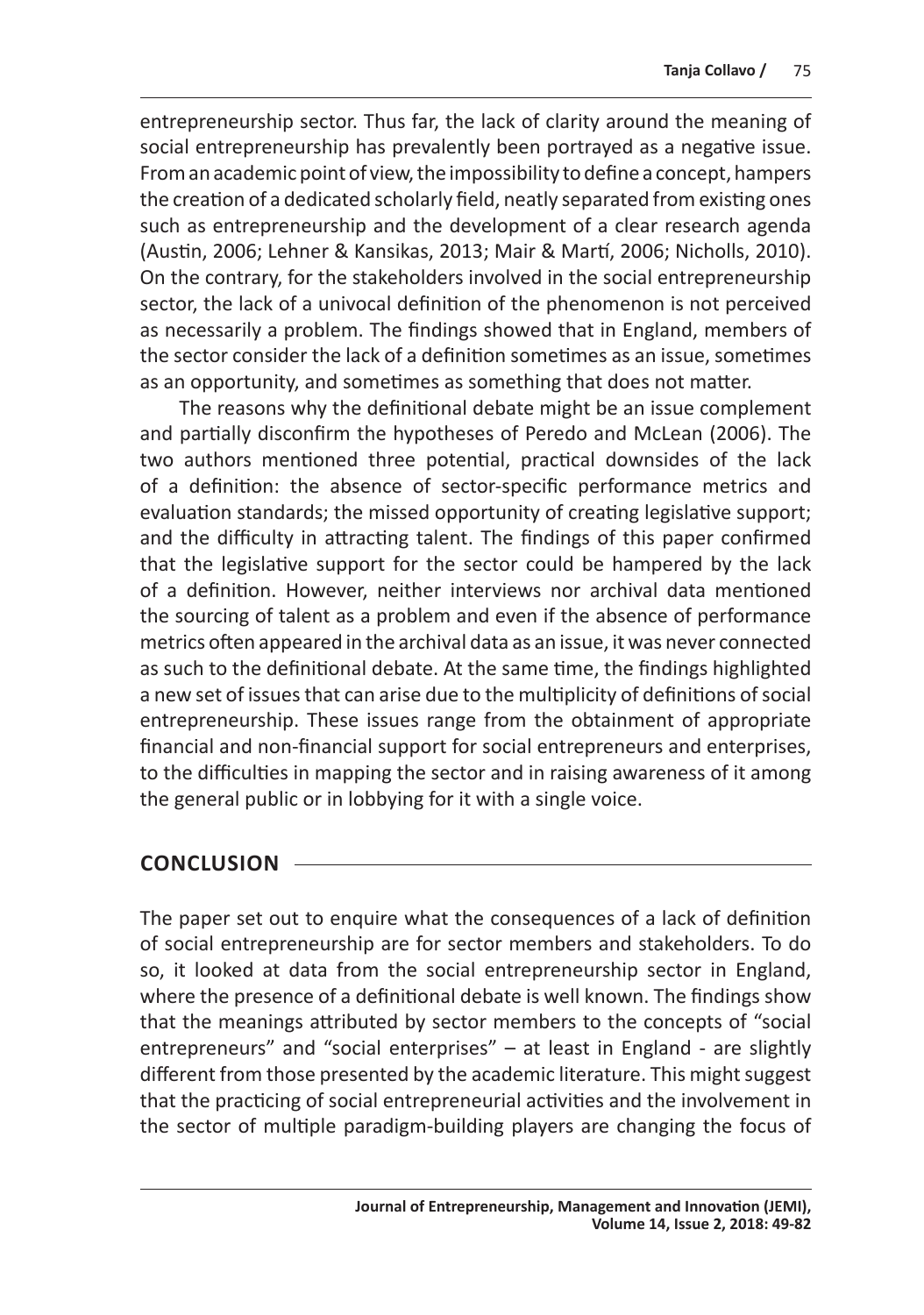this emerging sector over time, or that the scholar view of the sector is not fully aligned with its actual development.

The findings also show that the lack of a single conception of social entrepreneurship has negative consequences, not only for the study of this discipline, as extensively discussed by the literature, but because it can also cause issues for practitioners. However, this might not be necessarily the case. Some sector members, indeed, consider the definitional debate as a strength of the sector, and not just as a liability. Accepting multiple views makes the sector inclusive, open to innovation, and supportive of a wide variety of projects that aim to benefit society at large. The fact that the sector has kept on growing in England over the past 20 years might mean that these benefits actually overcome, or at least match, the negative consequences of the definitional debate. As such, the latter might also be seen as irrelevant for the sector and its stakeholders

The study presents some limitations. Firstly, it is based on a single case study; consequently, its findings cannot be generalized and may be specific to the sector analyzed. Secondly, it relies on interviews and archives, which risk offering only a partial view of what happens in the sector and which have intrinsic biases, for example, their production based on a specific goal or input. Finally, the relatively limited number of interviews makes it hard to establish how widespread and detrimental the issues and benefits of the definitional debate emerging from the findings are.

Nonetheless, the presence of these limitations, together with the novelty of some of the findings, also opens up several avenues for future research. The only partial alignment between the schools of thought on social entrepreneurship described in the academic literature and those that emerged from the data on the English social entrepreneurship sector, calls for more empirical studies on how the terms "social entrepreneurship", "social enterprises" and "social entrepreneurs" are used in practice. Additionally, it calls for a revision and update of the academic discourse on social entrepreneurship.

Furthermore, it would be essential to explore further the state of the sector in England with a quantitative study, verifying the findings of this paper with a bigger sample of stakeholders. Finally, it would be interesting to analyze in greater depth, maybe with the use of a comparative study, the nature of institutional conditions and organizational strategies that give rise, and persistence, to the definitional debate around social entrepreneurship.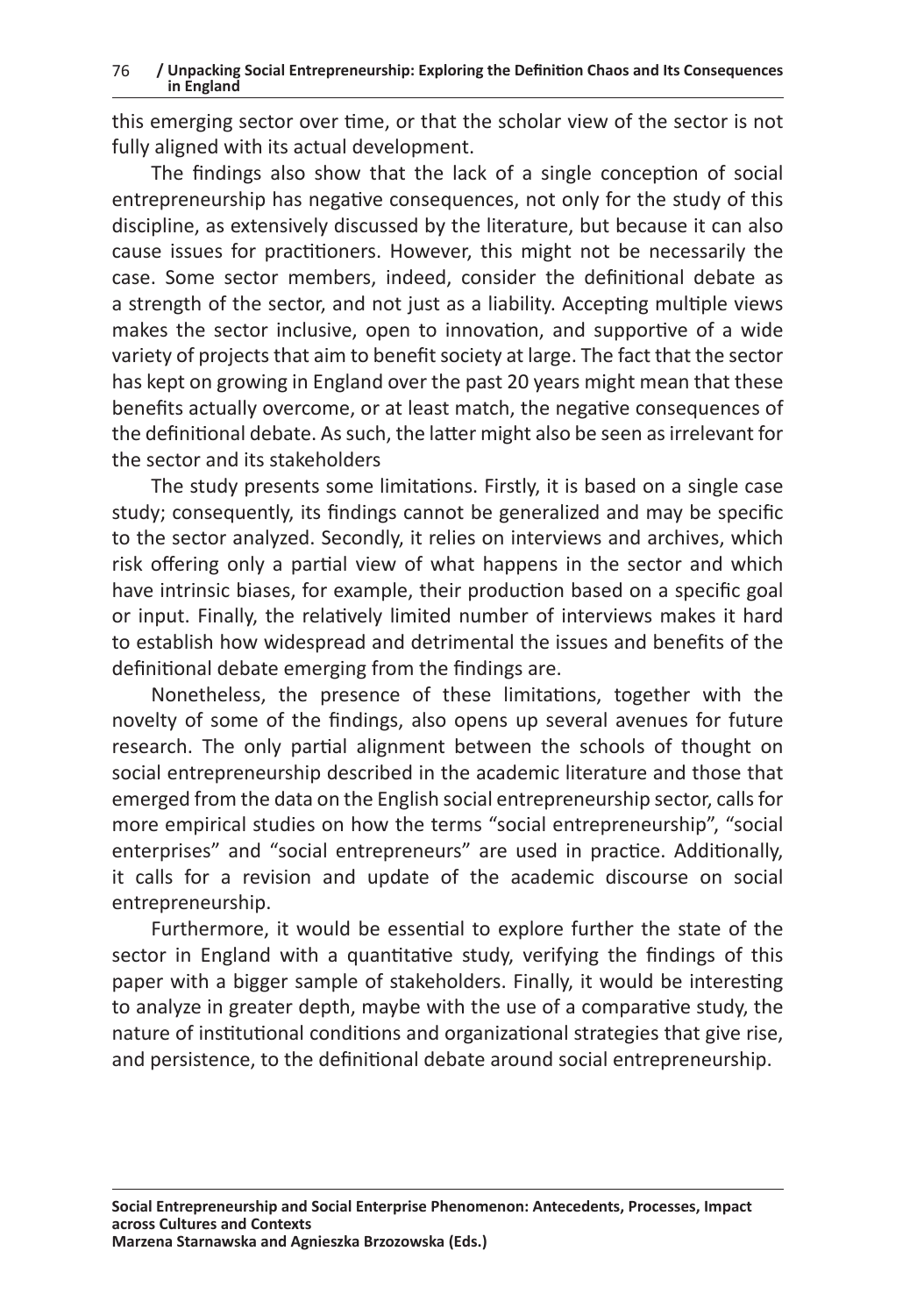# **References**

- Achleitner, A.-K., Spiess-Knafl, W., Lutz, E., & Mayer, J. (2012). Disentangling gut feeling: Assessing the integrity of social entrepreneurs. *VOLUNTAS: International Journal of Voluntary and Nonprofit Organizations*, *24*(1), 93–124.
- Ainsworth, D. (2008, December 10). Social enterprise hallmark goes national. *Third Sector*, p. 11.
- Ainsworth, D. (2010, May 18). Steady rise for enterprise mark. *Third Sector*, p. 2.
- Alcock, P. (2010). Building the Big Society : A new policy environment for the third sector in England. *The Policy Press*, *1*(3), 379–389.
- Alter, K. (2007). *Social Enterprise Typology*. Washington, DC.: Virtue Ventures LLC.
- Ashoka UK. (2015). *Ashoka in the UK 2015*. Retrievied from https://www. ashoka.org/en/country/united-kingdom-0
- Austin, J.E. (2006). Three Avenues for social entrepreneurship research. In J. Mair, J. Robinson & K. Hockerts (Eds.), *Social Entrepreneurship* (pp. 22– 33), Basingstoke: Palgrave Macmillan.
- Austin, J.E., Stevenson, H., & Wei-Skillern, J. (2006). Social and commercial entrepreneurship: Same, different, or both? *Entrepreneurship Theory and Practice*, *30*(1), 1–22.
- Bacq, S., & Janssen, F. (2011). The multiple faces of social entrepreneurship: A review of definitional issues based on geographical and thematic criteria. *Entrepreneurship & Regional Development*, *23*(5–6), 373–403.
- Baines, S., Bull, M., & Woolrych, R. (2010). A more entrepreneurial mindset? Engaging third sector suppliers to the NHS. *Social Enterprise Journal*, *6*(1), 49–58.
- Barley, S.R., & Tolbert, P.S. (1997). Institutionalization and structuration: Studying the links between action and institution. *Organization Studies*, *18*(1), 93–117.
- Barrett, H. (2008, July 30). Enterprise special: Three that thrive. *Third Sector*, p. 18.
- Benjamin, A. (2004, October 9). Skoll backs social business school. *The Guardian Special Supplement*, p. 17.
- Borzaga, C., & Defourny, J. (Eds.). (2001). *The Emergence of Social Enterprise*. London: Routledge.
- Brodie, D. (2010, December 15). Talks over role of social enterprise. *East Anglian Daily Times*, p. BIZZ.
- Brown, J. (2008, August). Letter of the month. *Director*, 27.
- Bryman, A. (2004). *Social Research Methods* (2nd ed.) Oxford: Oxford University Press.
- Burne James, S. (2014, October 24). Two social enterprises refuse further funds from UnLtd over "erosion of not-for-private-profit principles." *Third Sector*.

Cabinet Office. (2012). *Social Enterprise: Market Trends*. London.

Cater, N. (2006, November 15). Skollarship, or how to forget your scruples. *Third Sector*.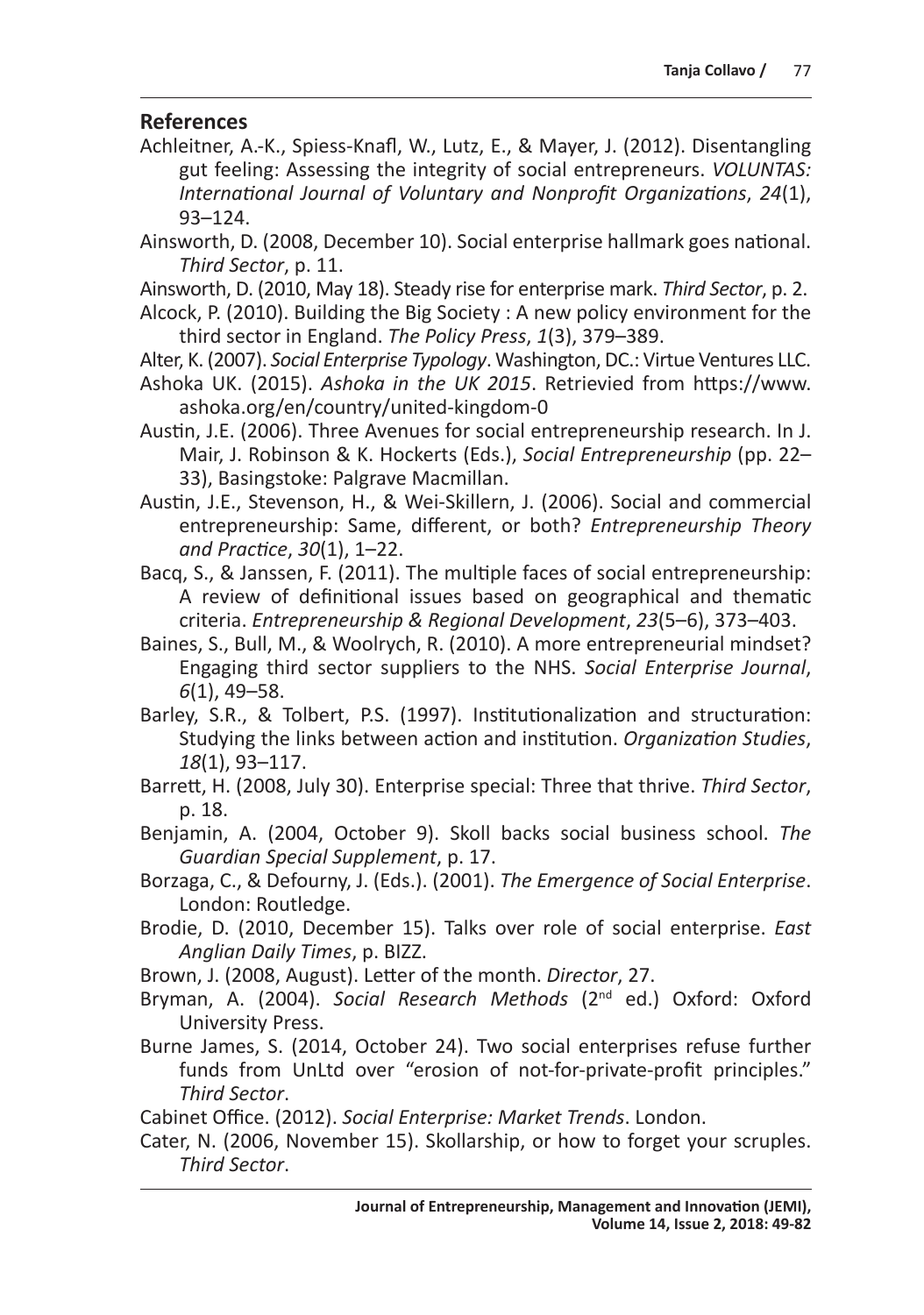- Caulkin, S. (2006, February 12). How the not-for-profit sector became big business. *The Observer*, p. 8.
- Chapman, T., Forbes, D., & Brown, J. (2007). "They have God on their side": The impact of public sector attitudes on the development of social enterprise. *Social Enterprise Journal*, *3*(1), 78–89.
- Choi, N., & Majumdar, S. (2013). Journal of Business Venturing Social entrepreneurship as an essentially contested concept: Opening a new avenue for systematic future research. *Journal of Business Venturing*, *29*(3), 1–14.
- Corley, K.G., & Gioia, D.A. (2004). Identity, ambiguity and change in the wake of a corporate spin-off. *Administrative Science Quarterly*, *49*(2), 173–208.
- Corner, P.D., & Ho, M. (2010). How Opportunities develop in social entrepreneurship. *Entrepreneurship Theory and Practice*, *34*(4), 635–659.
- Dacin, P.A., Dacin, M.T., & Matear, M. (2010). Social entrepreneurship : Why we don' t need a new theory and how we move forward from here. *Academy of Management Perspectives*, *24*(3), 37–58.
- Dearden-Phillips, C. (2011). Losing my religion? The theology of social enterprise. Retrieved March 15, 2017, from http://nakedentrepreneur. blogspot.it/2011/01/losing-my-religion-theology-of-social.html
- Dees, J.G., & Anderson, B.B. (2006). Framing a theory of social entrepreneurship: Building on two schools of practice and thought. In *Research on Social Entrepreneurship: Understanding and Contributing to an Emerging Field* (pp. 39–66). Retrievied from https://centers.fuqua. duke.edu/case/wp-content/uploads/sites/7/2015/02/BookChapter\_ Dees\_FramingTheoryofSE\_2006.pdf
- Defourny, J., & Nyssens, M. (2010). Conceptions of social enterprise and social entrepreneurship in Europe and the United States: Convergences and divergences. *Journal of Social Entrepreneurship*, *1*(1), 32–53.
- Dey, P., & Steyaert, C. (2010). The politics of narrating social entrepreneurship. *Journal of Enterprising Communities: People and Places in the Global Economy*, *4*(1), 85–108.
- Dey, P., & Teasdale, S. (2016). The tactical mimicry of social enterprise strategies: Acting "as if" in the everyday life of third sector organizations. *Organization*, *23*(4), 485–504.
- Donovan, T. (2009, October 13). Social enterprise needs a profile. *Third Sector*, p. 13.
- Downer, K. (2006, April 19). Social entrepreneurs: Hard heads, high minds. *Third Sector*, p. 28.
- Drayton, B. (2006). The citizen sector transformed. In A. Nicholls (Ed.), *Social Entrepreneurship : New Models of Sustainable Social Change* (pp. 45– 55). Oxford: Oxford University Press.
- EKOS. (2014). *Social Enterprise Mapping Study*. Retrievied from https://www. google.pl/url?sa=t&rct=j&q=&esrc=s&source=web&cd=1&cad=rja&u act=8&ved=0ahUKEwjJjK-nmqHaAhXIdCwKHamNDkgQFggsMAA&url

**Marzena Starnawska and Agnieszka Brzozowska (Eds.)**

**Social Entrepreneurship and Social Enterprise Phenomenon: Antecedents, Processes, Impact across Cultures and Contexts**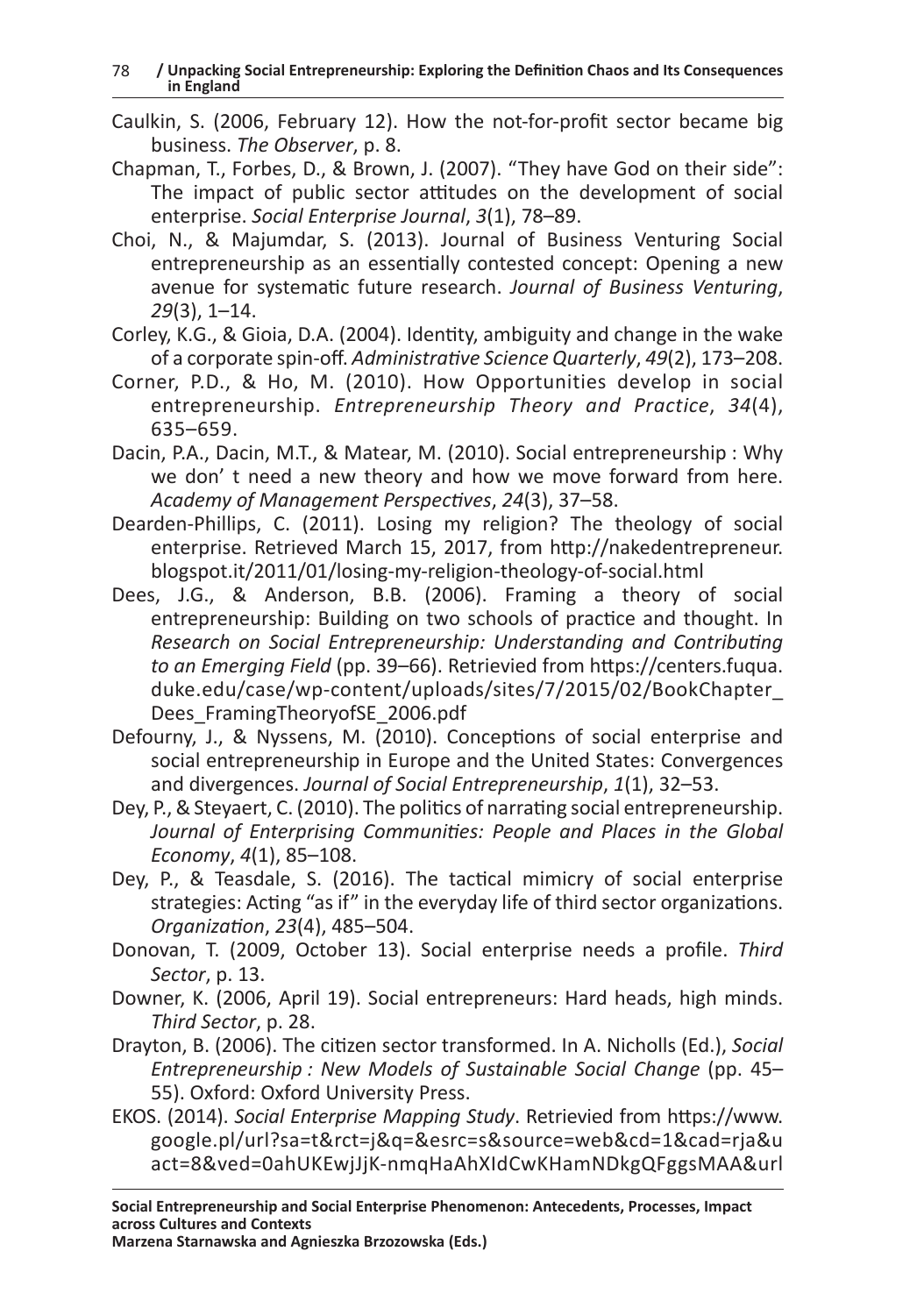=https%3A%2F%2Fhttps://www.biglotteryfund.org.uk/-/media/Files/ Research%20Documents/er\_eval\_social\_enterprise\_mapping\_study.pdf

- Elkington, J., & Hartigan, P. (2008). *The Power of Unreasonable People: How Social Entrepreneurs Create Markets That Change the World.* Brighton: Harvard Business School Press.
- Fereday, J., & Muir-Cochrane, E. (2006). Demonstrating rigor using thematic analysis: A hybrid approach of inductive and deductive coding and theme development. *International Journal of Qualitative Methods*, *5*(1), 80–92.
- Findlay, L. (2013, August 5). Finding genuine social value. *Local Government Chronicle (LGC)*.
- Finn, W. (2004, February). Soul Traders. *Director*, 58–62.
- Fowler, A. (2000). NGDOs as a moment in history: Beyond aid to social entrepreneurship or civic innovation ? *Third World Quarterly*, *21*(4), 637–654.
- Garet, L. (2014, July 4). Social entrepreneurship: for profit businesses ending hunger and malnutrition. *M2 PRESSWIRE*.
- Garrow, E.E., & Hasenfeld, Y. (2014). Social enterprises as an embodiment of a neoliberal welfare logic. *American Behavioral Scientist*, *58*(11), 1475– 1493.
- Glaser, B.G., & Strauss, A.L. (1967). *The Discovery of Grounded Theory : Strategies for Qualitative Research*. Chicago: Aldine Pub.
- Grenier, P. (2008). *The role and significance of social entrepreneurship in UK social policy*. London: London School of Economics.
- Grenier, P. (2009). Social entrepreneurship in the UK: From rhetoric to reality? In R. Ziegler (Ed.), *An Introduction to Social Entrepreneurship: Voices, Preconditions, Contexts* (pp. 174–206). Cheltenham : Edward Elgar.
- Grewal, H. K. (2008, October 3). "Few know" about social enterprise. *Regeneration & Renewal*, p. 7.
- Haigh, N., Walker, J., Bacq, S., & Kickul, J. (2015). Hybrid organizations: Origins, strategies, impacts and implications. *California Management Review*, *57*(3), 5–12.
- Harding, R. (2004). Social enterprise: The new economic engine? *Business Strategy Review*, *15*(4), 39–43.
- Hazenberg, R., Bajwa-Patel, M., Roy, M.J., Mazzei, M., & Baglioni, S. (2016). A comparative overview of social enterprise "ecosystems" in Scotland and England: An evolutionary perspective. *International Review of Sociology*, *26*(2), 205–222.
- Hill, T.L., Kothari, T.H., & Shea, M. (2010). Patterns of meaning in the social entrepreneurship literature: A research platform. *Journal of Social Entrepreneurship*, *1*(February), 5–31.
- Hoogendoorn, B., Pennings, E., & Thurik, R. (2010). What do we know about social entrepreneurship: An analysis of empirical research. report series: research in management. Retrievied from https://repub.eur.nl/ pub/16558/ERS-2009-044-ORG.pdf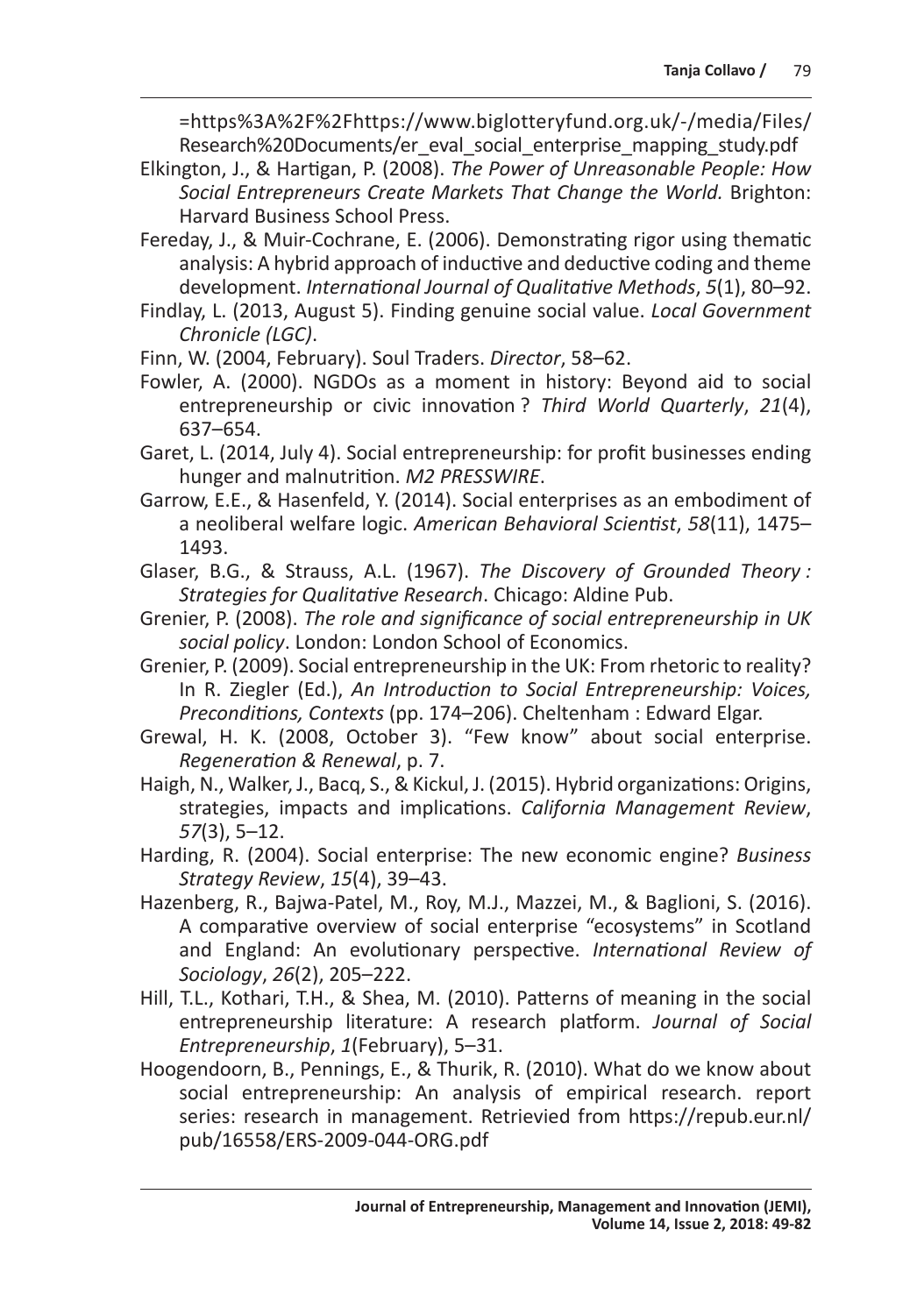- Huberman, M.A., & Miles, M.B. (2002). *The Qualitative Researcher's Companion*. Thousand Oaks, [Calif.]: SAGE.
- Huckfield, L. (2014). *The Rise and Influence of Social Enterprise, Social Investment and Public Service Mutuals* (July No. Working Paper 3).
- Huybrechts, B., & Nicholls, A. (2012). Social entrepreneurship: definitions, drivers and challenges. In C.K. Volkmann, K.O. Tokarski & K.Ernst (Eds.), *Social Entrepreneurship and Social Business* (pp. 31–48). Germany: Gabler Verlag.
- Jolly, R. (2012, June 7). Social enterprise. *Liverpool Post*, p. 36.
- Jones, D., & Keogh, W. (2006). Social enterprise: A case of terminological ambiguity and complexity. *Social Enterprise Journal*, *2*(1), 11–26.
- Kerlin, J. (2013). Defining social enterprise across different contexts. A conceptual framework based on institutional factors. *Nonprofit and Voluntary Sector Quarterly*, *42*(1), 84–108.

Leadbeater, C. (1997). *The Rise of the Social Entrepreneur*. London: Demos.

- Lehner, O.M., & Kansikas, J. (2013). Pre-paradigmatic status of social entrepreneurship research: A systematic literature review. *Journal of Social Entrepreneurship*, *4*(2), 198–219.
- Little, M., & Warrell, H. (2007, February 7). Is it time to be more enterprising? *Third Sector*.
- Mair, J., & Martí, I. (2006). Social entrepreneurship research: A source of explanation, prediction, and delight. *Journal of World Business*, *41*(1), 36–44.
- Martin, R. L., & Osberg, S. R. (2007). Social entrepreneurship: The case for definition. *Stanford Social Innovation Review*.
- McCurry, P. (2005, January 19). enterprise culture where social benefit meets business. *Third Sector*, p. 26.
- Morrison, S. (2013, July 14). Special report: Social entrepreneurship it's boom time for businesses with heart; They are diverse, dynamic - and doing well in the market. And now social enterprises are to get their own "champion." *Independent.co.uk*, p..
- Muñoz, S. (2009). Social enterprise and public sector voices on procurement. *Social Enterprise Journal*, *5*(1), 69–82.
- Nicholls, A. (2006). Introduction. In A. Nicholls (Ed.), *Social Entrepreneurship : New Models of Sustainable Social Change* (pp. 1–35). Oxford: Oxford University Press.
- Nicholls, A. (2010). The legitimacy of social entrepreneurship: Reflexive isomorphism in a pre-paradigmatic field. *Entrepreneurship Theory and Practice*, *44*(0), 611–634.
- Palmer, P. (2006, May 10). Social enterprise: new spin, old story. *Third Sector*, p. 21.
- Peredo, A.M., & McLean, M. (2006). Social entrepreneurship: A critical review of the concept. *Journal of World Business*, *41*, 56–65.
- Perrini, F. (2006). Social entrepreneurship domain: Setting boundaries. In F. Perrini (Ed.), *The New Social Entrepreneurship: What Awaits Social*

**Social Entrepreneurship and Social Enterprise Phenomenon: Antecedents, Processes, Impact across Cultures and Contexts**

**Marzena Starnawska and Agnieszka Brzozowska (Eds.)**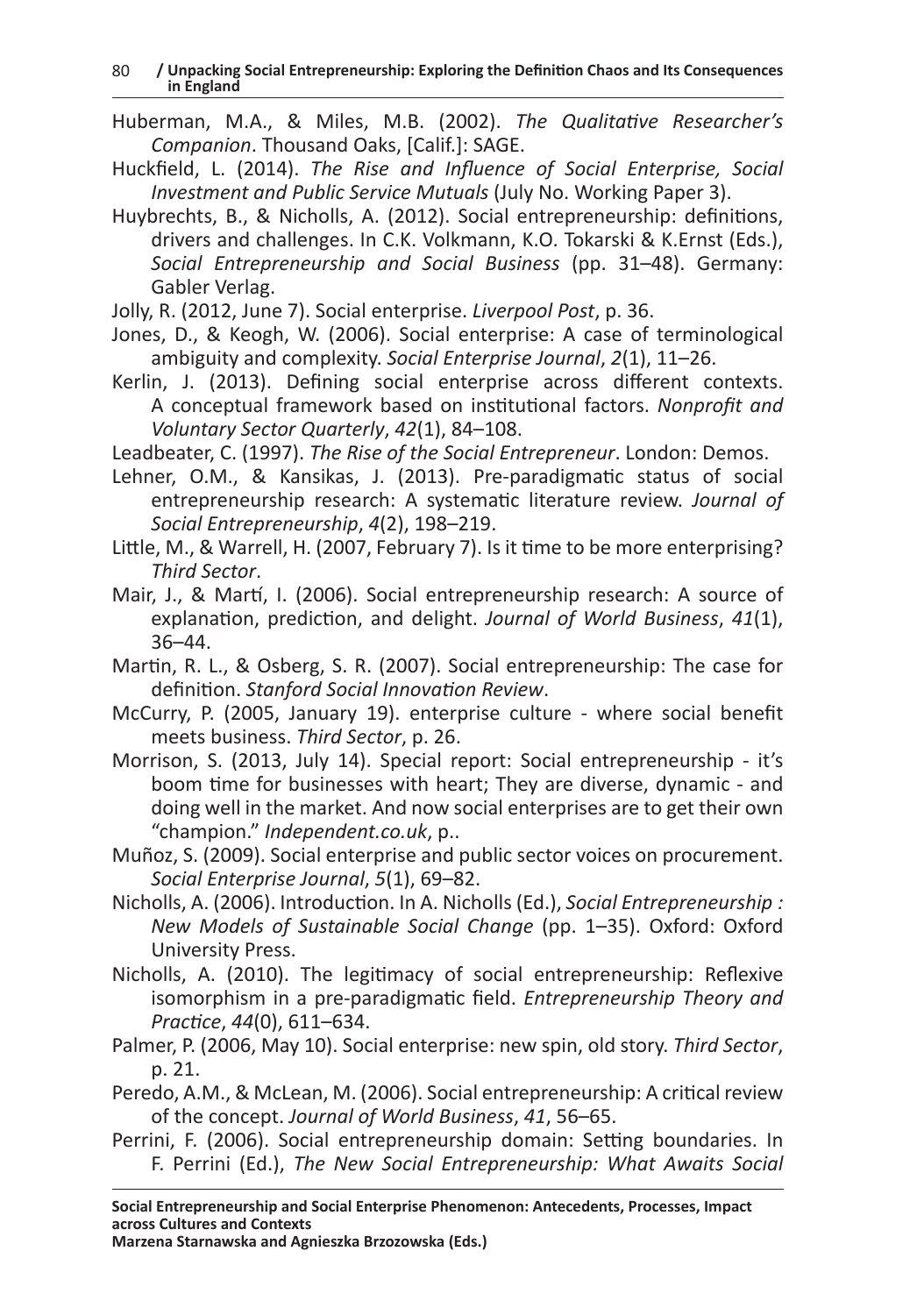*Entrepreneurial Ventures?* (pp. 1–25). Cheltenham: Edward Elgar Publishing Limited.

- Pharoah, C. (2012, May 1). In my view Heed the case of Linda Kirk who tried and failed to get local social investment. *Third Sector*, p. 13.
- Plummer, J. (2005, January 12). The next decade: Don't stop now. *Third Sector*, p. 26.
- Reid, K., & Griffith, J. (2006). Social enterprise mythology: Critiquing some assumptions. *Social Enterprise Journal*, *2*(1), 1–10.
- Richardson, M. (2016,). Can social enterprise go truly global?; The Middle East and North Africa is a challenging region for social enterprise. Despite this there are some impressive examples of social enterprise already tackling the multiplicity of problems being faced there. *The Guardian*, p. Partner zone.
- Ridley-Duff, R.J., & Southcombe, C. (2012). The social enterprise mark: A critical review of its conceptual dimensions. *Social Enterprise Journal*, *8*(3), 178–200.
- Schwartz, R. (2012, March 20). Competitions offer social enterprises worthy prizes. *Third Sector*, p. 19.
- Schwartz, R. (2013, June 4). We must get investors onto the ladder of social finance. *Third Sector*, p. 19.
- Seanor, P., & Meaton, J. (2007). Making sense of social enterprise. *Social Enterprise Journal*, *3*(1), 90–100.
- Sen, P. (2007). Ashoka's big idea: Transforming the world through social entrepreneurship. *Futures*, *39*(5), 534–553.
- Sepulveda, L. (2015). Social Enterprise A new phenomenon in the field of economic and social welfare? *Social Policy & Administration*, *49*(7), 842–861.
- Simms, J. (2008, June). Moral behaviour. *Director*, 52–55.
- Social Enterprise Mark. (2009). Checklist. Retrieved February 6, 2017, from http://www.socialenterprisemark.org.uk/assessment/#checklist
- Social Enterprise UK. (2013). About social enterprises FAQs. Retrieved May 22, 2017, from https://www.socialenterprise.org.uk/Pages/FAQs/ Category/FAQs
- Teasdale, S. (2012). What's in a name? Making sense of social enterprise discourses. *Public Policy and Administration*, *27*(2), 99–119.
- Temple, N. (2014, January 21). Social investment should break through this year. *Third Sector*, p. 19.
- Third Sector Magazine. (2013, January 15). Seven days in the sector: SEUK unveils identity badges. *Third Sector*, p. 6.
- Third Sector Magazine. (2015, July 1). Two friends who woke up and smelled the coffee. *Third Sector*, p. 62.
- UK government. (2015). Social enterprise insights Annex 3 Partners and key players. Retrieved February 8, 2015, from https://data.gov.uk/data/ contracts-finder-archive/download/1699299/42395221-d0c3-4531- 8736-293a195aa784